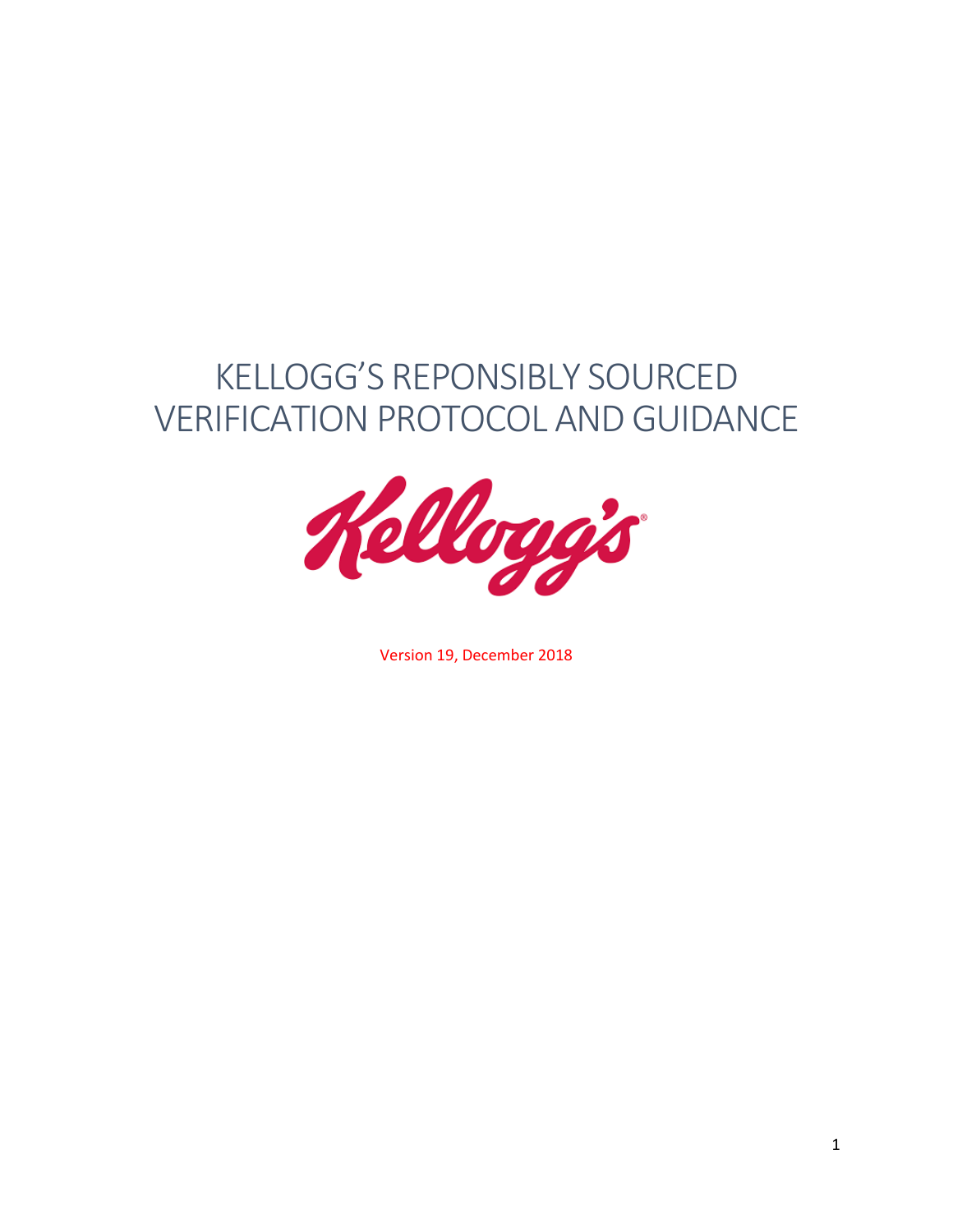## Contents

| 1.    |
|-------|
| 2.    |
|       |
|       |
|       |
|       |
| 4.1   |
| 4.2   |
| 4.2.1 |
| 4.2.2 |
| 4.2.3 |
| 4.3   |
| 4.4   |
| 5.    |
| 6.    |
|       |
|       |
|       |
|       |
|       |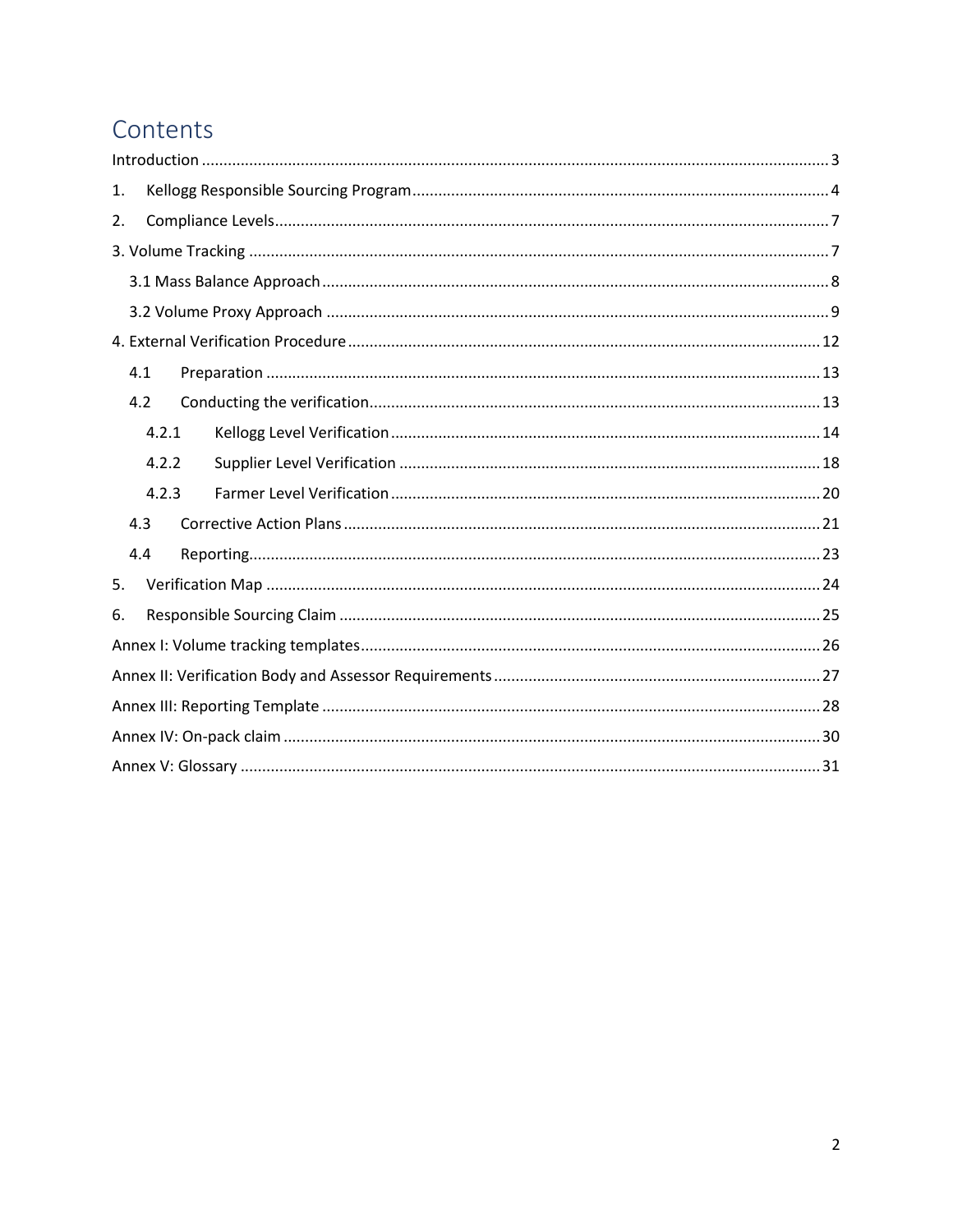### <span id="page-2-0"></span>Introduction

People care about where their foods come from, who grows and makes it, and how they and the planet are cared for along the way. With this in mind, Kellogg wanted to demonstrate to people shopping and eating their foods that the ingredients are responsibly sourced. Responsibly sourced means that Kellogg is acknowledging environmental and social best practices that are in place at the grower and supplier (e.g. flour mill) levels.

Kellogg has a commitment to responsibly source its 10 priority ingredients by 2020. Through this commitment, Kellogg has multiple programs in place to engage suppliers and farmers on social and environmental criteria. Annually, approximately 70 global suppliers are engaged in measuring continuous improvement across the row crop priority ingredients – corn, wheat, rice, potatoes, sugar beet, and fruits (strawberries and raisins).

The Kellogg Grower Survey, a tool to measure continuous improvement over agronomic, environmental and social indicators – has been used since 2016 and reaches approximately 2,000 farmers annually. Further, Kellogg is engaging suppliers in measuring greenhouse gas emissions through CDP<sup>1</sup> Supply Chain and assessing their social accountability programs through their membership in Sedex and implementation of social accountability audits. Not all suppliers are considered to be implementing best practices across all key performance indicators (KPIs). Farmer participation is voluntary, however minimum area coverage is set based on the sourcing of Kellogg<sup>2</sup> per supplier.

As an outcome of these years of progress, Kellogg explored the opportunity to build a "responsibly sourced" verification to claim externally on certain brands. This claim would be building off of the existing work and commitments of Kellogg and aligned to industry tools. There is no existing certification to verify a "responsibly sourced" claim, and so one must be developed. Kellogg initiated the creation of this standard, leveraging key performance indicators (KPIs) from existing industry groups like Field to Market, Sustainable Agriculture Initiative, and Sedex. During the development, Kellogg benchmarked the KPIs with two different international non-governmental organizations who helped validate the assumptions for which KPIs should be included and at which thresholds.

For the products with this claim, this protocol will create a framework for verification to demonstrate alignment and adoption with best practices across social, environmental and governance KPIs.

This document is meant for the external assessor who can use it to understand what lies behind the Kellogg Responsibly Sourced claim, and how to verify the information related to it. It should serve as a guidance, together with the list of documentation below, on what evidence should suffice for each point of the verification.

Relevant Documentation:

- Kellogg Responsibly Sourced Supplier Guidance
- Interpretation Responsible Sourcing Criteria

 $\overline{a}$ 

<sup>1</sup> https://www.cdp.net/

<sup>&</sup>lt;sup>2</sup> 100% of the acreage necessary to produce the Kellogg volume needs to be covered by the Kellogg Grower Survey. A seperate Kellogg Grower Survey needs to be completed for each individual farmer contributing to the volume.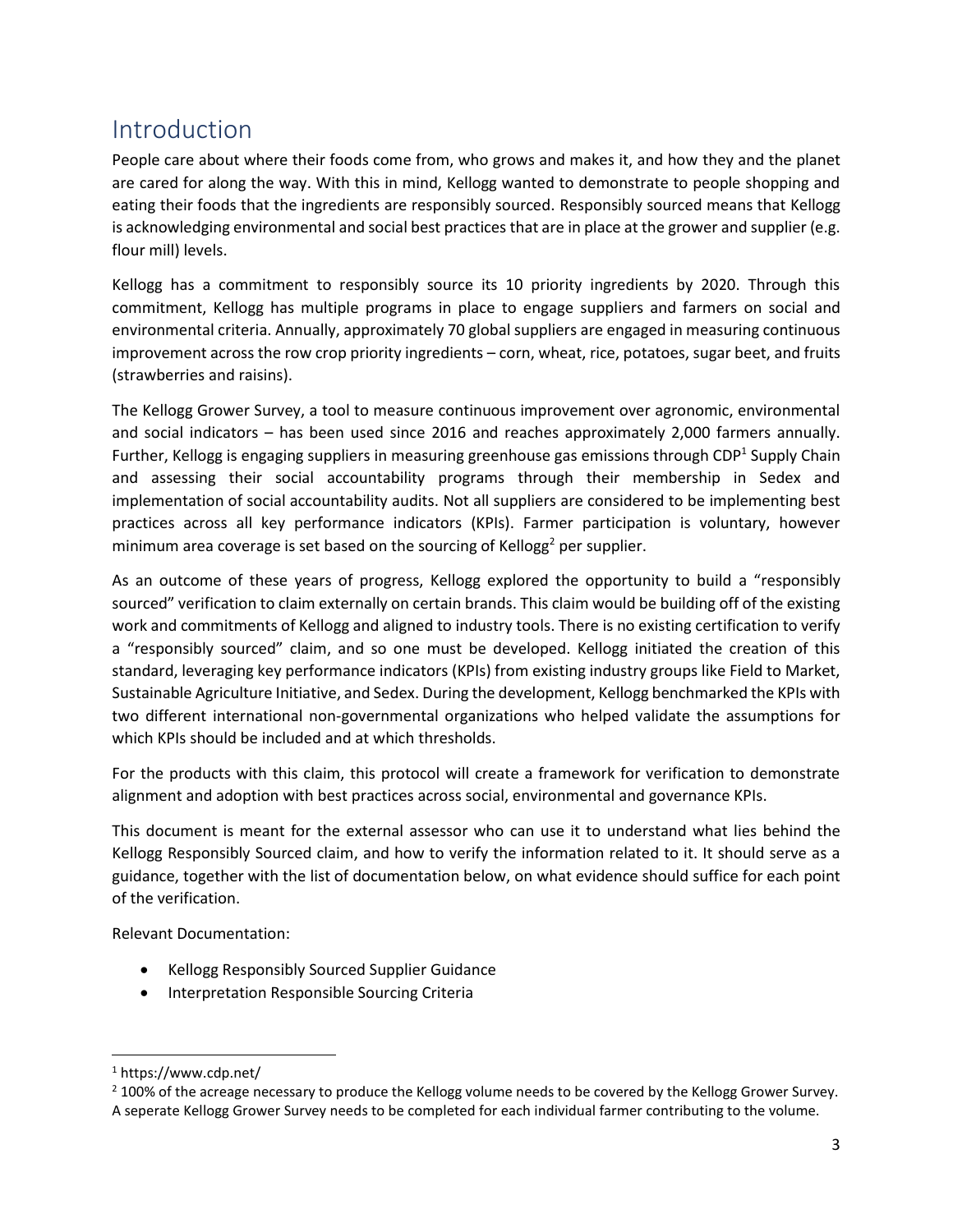## <span id="page-3-0"></span>1. Kellogg Responsible Sourcing Program

The Responsible Sourcing Program requires KPI's on multiple levels to be met for both suppliers and farmers in their supply chain. Kellogg annually collects information from growers and suppliers in their supply chain via various methods<sup>3</sup>, including the Kellogg Grower Survey (KGS). After receiving the information from the field, a consultant analyzes this grower data and creates an aggregated data sheet. Through this data analysis, Kellogg is able to calculate the percentage of acres reaching their KPIs and relate this acreage to the volumes used in their final products. Though the volumes and acreage are calculated, there is no direct relation between the farmers who fill out the survey and the volumes that the supplier sells to Kellogg.

This acreage is calculated by:

 $\overline{a}$ 



**FIGURE 1: CALCULATION USED TO CALCULATE ACREAGE FROM VOLUMES**

\*From this calculation, Kellogg deduces the number of acres related to the product that must be covered by field data (100% of total estimated land use).

The criteria below show the different practices and KPIs that are the basis for the on-product Responsible Sourcing claim. The different colors indicate who is responsible for implementing the practice. Green shows that it is a Kellogg responsibility; orange shows that it is the supplier's responsibility, and blue shows that it is the farmers' responsibility.

Kellogg, the suppliers, and the farmers should work together to ensure that the criteria are met by all parties involved in the supply chain. The verifier will check the processes and documents related to each indicator to ensure accurate data is being gathered, and check whether the process has been implemented reliably.

<sup>&</sup>lt;sup>3</sup> Methods of gathering in-field data can be Kellogg Grower Survey, Field to Market with HPI, SAI Farmer Self-Assessment, Canadian Footprint, Sustainable Rice Platform. These methods of gathering data have not yet been used. Incoming data as well as the aggregated-data analysis needs to be evaluated appropriately.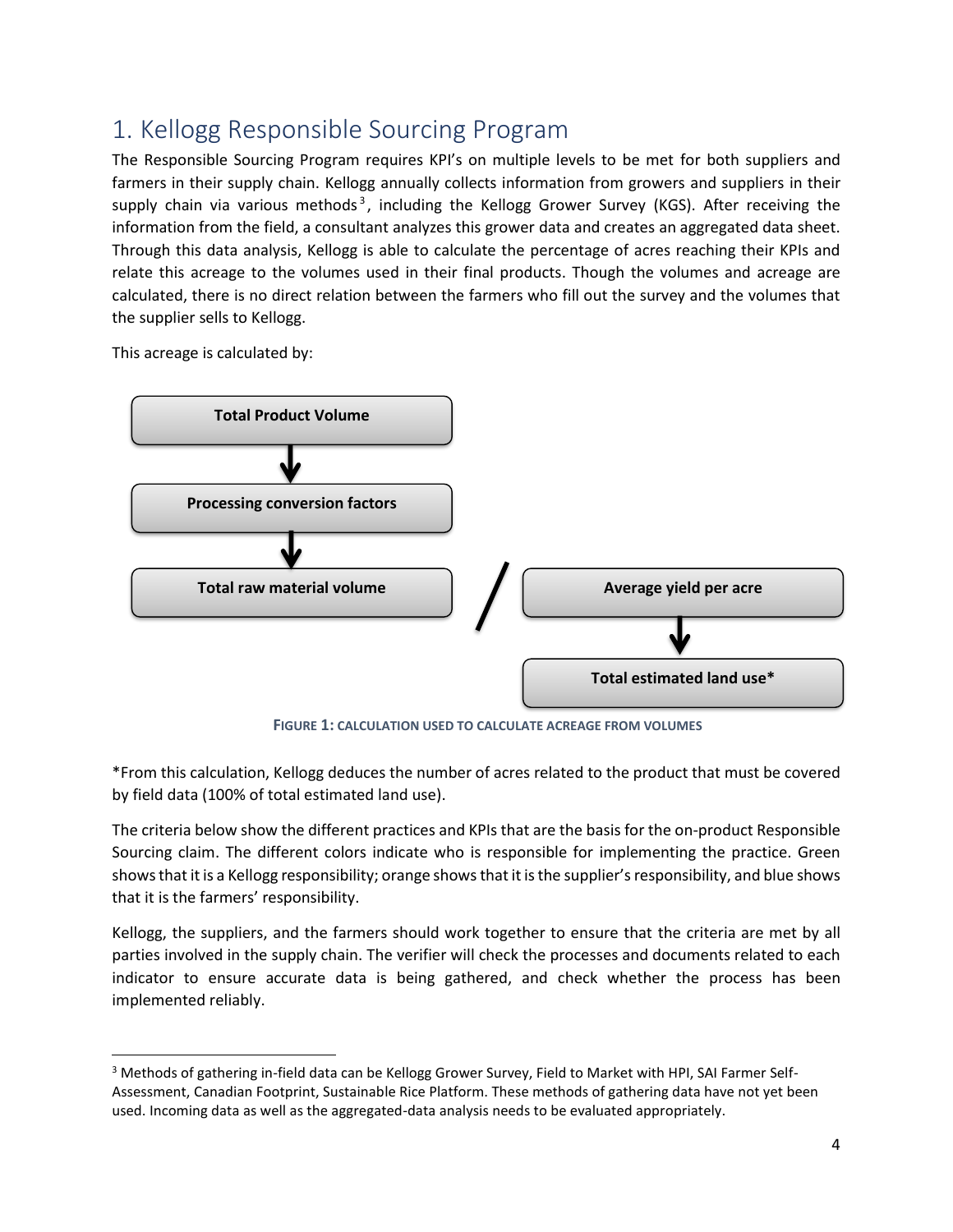|                      | <b>Responsibly Sourced Criteria</b>                                                                                                                                                                   |
|----------------------|-------------------------------------------------------------------------------------------------------------------------------------------------------------------------------------------------------|
| <b>Environmental</b> |                                                                                                                                                                                                       |
| E <sub>1</sub>       | 100% of acres (for product specific ingredient by supplier) are measuring<br>key criteria with the goal of demonstrating continuous improvement                                                       |
| E <sub>2</sub>       | Supplier reports to CDP Supply Chain (including Scope 1 & 2 emissions)                                                                                                                                |
|                      | Implemented conservation practices to this threshold (4 of the below                                                                                                                                  |
| E <sub>3</sub>       | should be met)                                                                                                                                                                                        |
|                      | >60% conservation tillage                                                                                                                                                                             |
|                      | >40% cover crops and/or continuous cover                                                                                                                                                              |
|                      | >20% buffer strips                                                                                                                                                                                    |
|                      | >40% have a nutrient management plan in place                                                                                                                                                         |
|                      | >50% conservation irrigation practices (drip, channel, rainfed)<br>>20% laser leveling                                                                                                                |
| E4                   | Implemented conservation practices to this threshold (all should be met)<br>100% implementing an integrated pest management plan<br>100% no deforestation                                             |
|                      | 100% legal right to Farm the lands                                                                                                                                                                    |
| E <sub>5</sub>       | Kellogg engaged in annual support with project plan in place (ie. Funding,<br>trainings, data reporting, expert partnership)<br>Environmental Risk Assessment (including deforestation and water) (if |
| E <sub>6</sub>       | high risk, mitigation plan)                                                                                                                                                                           |
| <b>Social</b>        |                                                                                                                                                                                                       |
| S <sub>1</sub>       | 3rd party validation of compliance to social accountability programs                                                                                                                                  |
| S <sub>2</sub>       | 100% Workers Have Access to Regular Health and Safety Training<br>100% Farmers Indicating the use of PPE                                                                                              |
| S <sub>3</sub>       | All suppliers have signed the Kellogg Code of Conduct                                                                                                                                                 |
| Governance           |                                                                                                                                                                                                       |
| G1                   | Farms with the above criteria must sell into Kellogg supplier (on average)<br>Programs are with contract suppliers of the life of the project                                                         |
| G <sub>2</sub>       | (consistency)                                                                                                                                                                                         |
| G <sub>3</sub>       | Volume proxy = total sourcing                                                                                                                                                                         |
| G4                   | 3rd party assessment of reputational risk and internal risk assessment                                                                                                                                |

A more detailed interpretation of the criteria above can be found in the Supplier Guidance Document, as well as in the Criteria Interpretation document. These interpretations are meant to clearly explain what the criteria mean and can help the farmers, suppliers and verifiers to better understand the intent and meaning behind the KPIs. The Criteria Interpretation document uses standard good agricultural practices, as recognized internationally by the Sustainable Agriculture Initiative (SAI) platform<sup>4</sup>, as a basis for the

 $\overline{\phantom{a}}$ 

<sup>4</sup> http://www.saiplatform.org/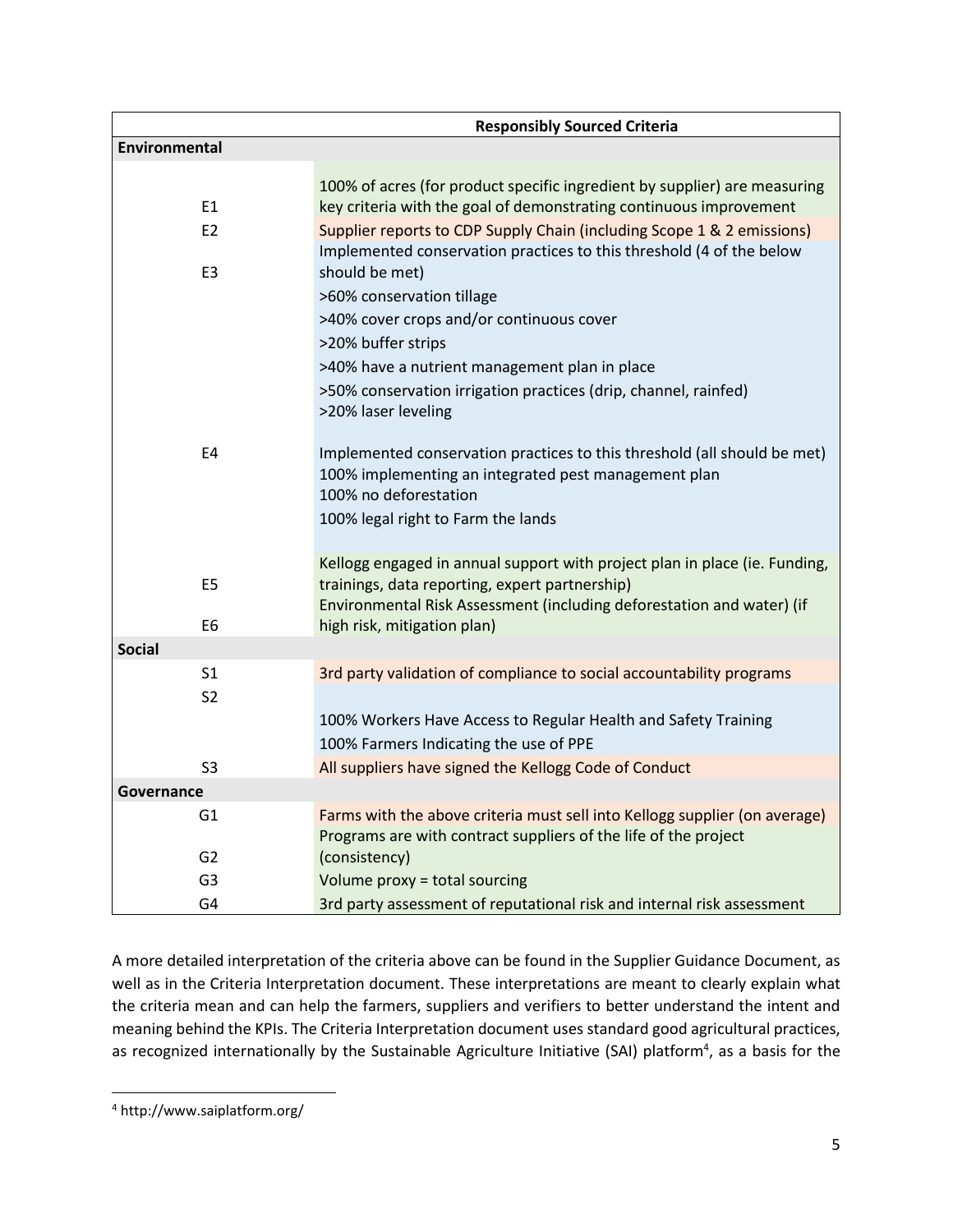explanation of each criteria. The document also shows what content, and occasionally which questions, from the Kellogg Grower Survey are related to each KPI, as well as which questions the supplier can use to ensure they are gathering the correct data from the farmer (farmer friendly text).

The figure below shows the process flow of how the above related information moves through the different levels of actors within the Responsible Sourcing Program. It shows that each level of the supply chain is responsible for gathering the appropriate information, and how this is benchmarked by Kellogg to the KPI's of the Responsibly Sourced Criteria. This forms the basis of the claim, and where the verification of the processes and data comes into play. Once this external verification is complete, Kellogg is able to make an on-product claim: "Made with responsibly sourced [ingredient]."



**FIGURE 2: PROCESS FLOW OF INFORMATION. DIFFERENT LEVELS FOR VERIFICATION AND WHICH ACTOR (KELLOGG, SUPPLIER, OR FARMER) IS RESPONSIBLE FOR COMPLYING.**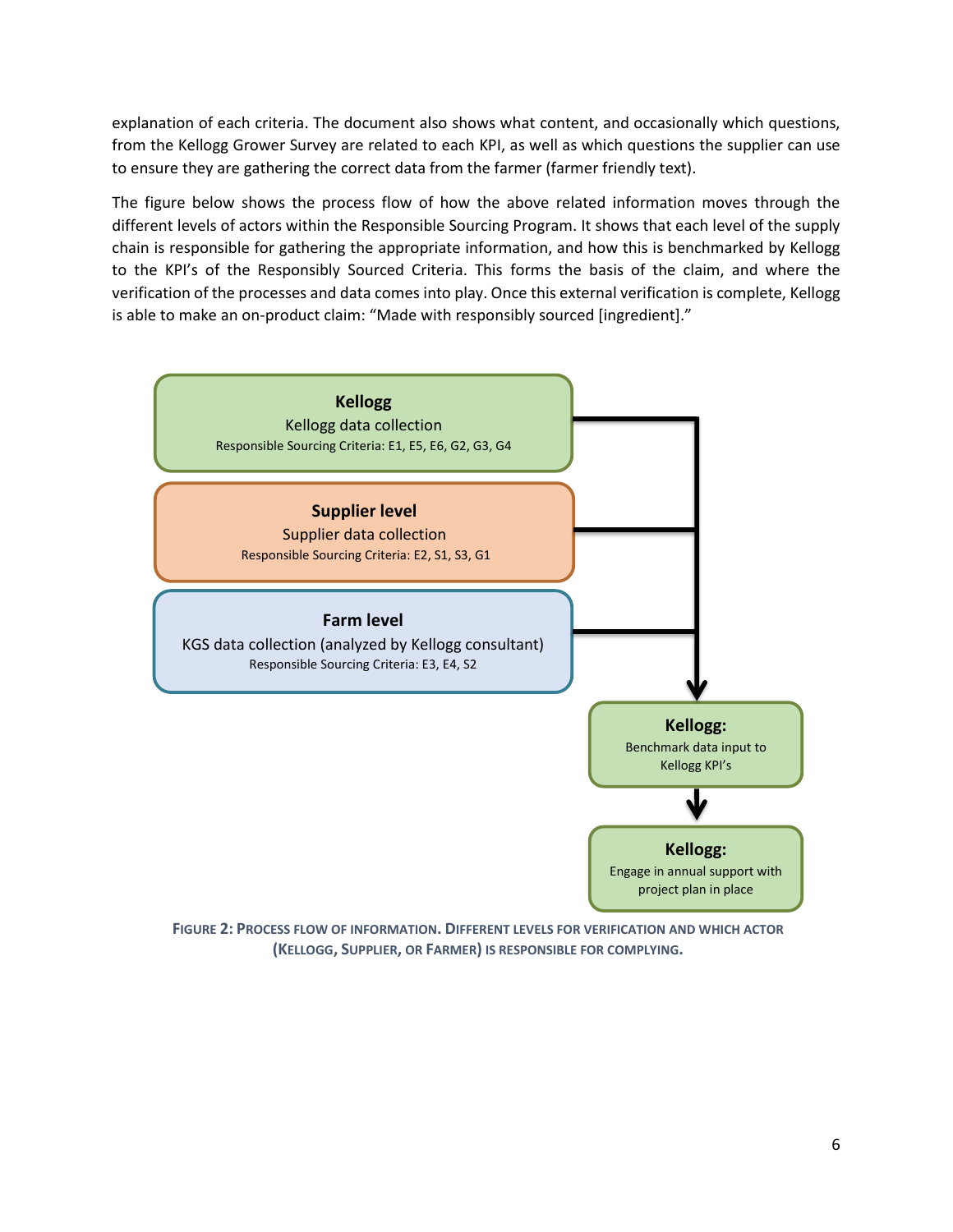## <span id="page-6-0"></span>2. Compliance Levels

The Criteria require certain levels of compliance from all actors involved. The four indicators that must be met by all farmers (which represent all the acres necessary for the ingredient-specific claim) involved in the project are:

- 1. 100% No deforestation
- 2. 100% implementing an integrated pest management plan
- 3. 100% legal right to farm the lands
- 4. 100% have access to regular health and safety training

New farmers will have one year to implement measures two and four, but should be compliant with points one and three when they are integrated into the claim. However, the maximum number of *new* farmers who do not comply with points one and three will be capped at 5% of growers. New farmers can only be considered new the first time they provide their in-field information to the program, via KGS or other method of data input. Thus, suppliers should keep track of which growers are new to the program.

The other on farm practices should be met, but not by 100% of the farmers. At least four of the remaining indicators should be met at the levels of compliance as indicated in the criteria (section 2; page 4). If four of the thresholds are met, plus all of the remaining indicators (at the farm, supplier and Kellogg level) are met, then the claim can be made.

### <span id="page-6-1"></span>3. Volume Tracking

It is important to note that the claim is based on self-reported data gathered from the field, through Kellogg suppliers. Kellogg does not have direct access to the growers, thus it is not possible to conduct onsite visits to the fields to verify the reporting quality of field practices. Furthermore, Kellogg can choose to apply a mass balance approach or a volume proxy approach to the claim. With either option, the raw material on which the claim is made is not traceable to the field. In other words, there is no guarantee that the tonnage bought by Kellogg comes from the farmers who have provided their information to Kellogg for the supporting Responsible Sourcing Claim nor that their volume is in the final product on which the claim is made. However, through the Kellogg Grower Survey, Kellogg can show impact on the fields from which their suppliers are gathering the raw material.

The two options described below have similar requirements at the Kellogg and supplier level, but the claims are based on different numbers. In both options, Kellogg Global will keep track of the growers who have participated in the survey, along with how many acres/ha they reported cultivating flint corn. The suppliers, in turn, should keep a list indicating the volumes (and thus, how many acres) they purchased from participating growers and/or their aggregators (who in turn keep track of the grower volumes). Examples of how Kellogg and the suppliers can keep track of this information can be found in Annex I. However, it is not required to follow these templates exactly. The goal for both methods is to understand and track how many acres/ha are involved in producing the raw product, and how much of this product is being purchased by the supplier, and eventually by Kellogg.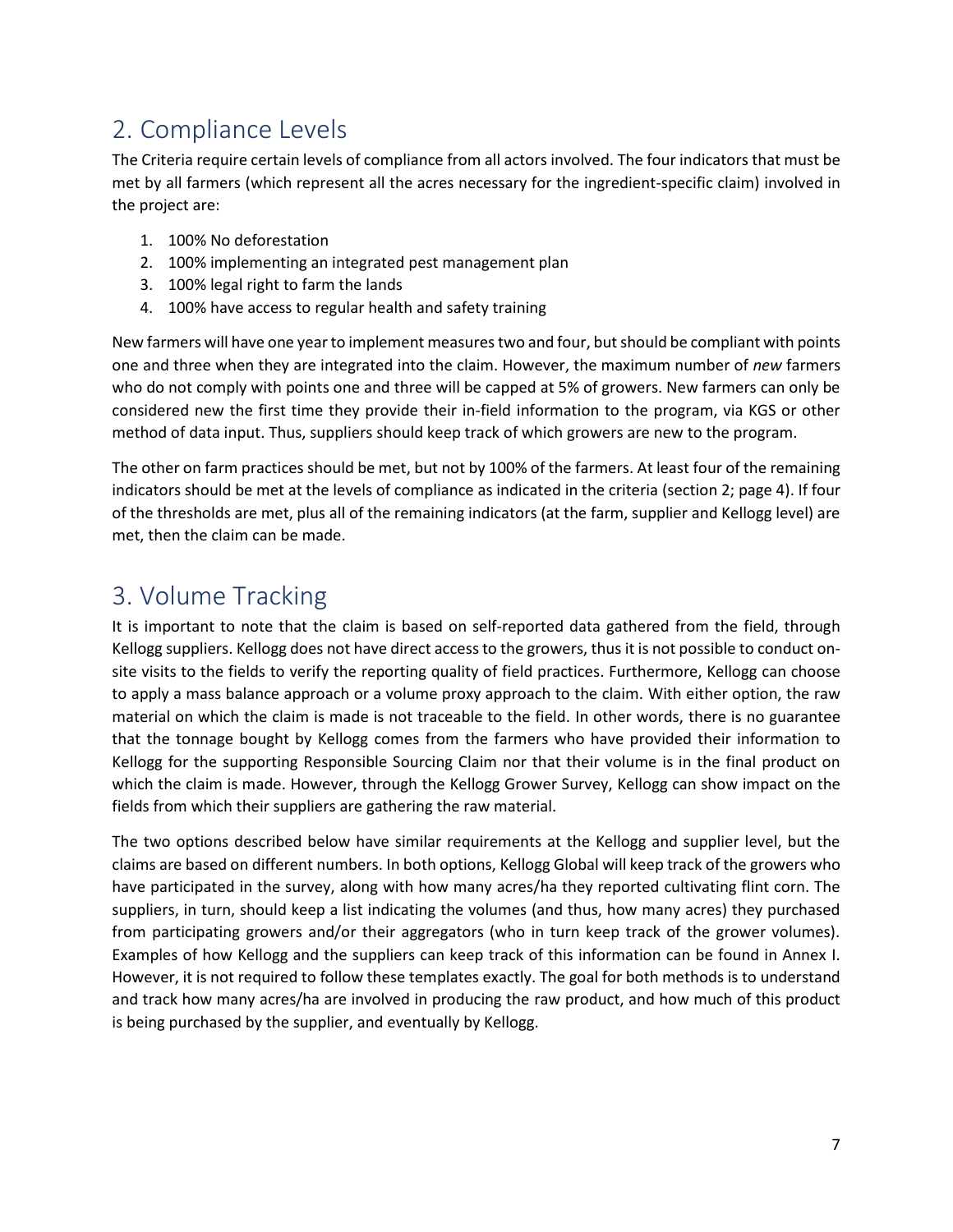### <span id="page-7-0"></span>3.1 Mass Balance Approach

The mass balance approach entails that the growers supply a certain amount of Responsibly Sourced volumes, which are mixed with conventional material at the supplier level. The basis of the claim lies on how much Responsibly Sourced volume sits at the supplier level. Because of the existing link between volumes purchased and volumes used in the claim, there is no need to worry about double counting acreages or volumes on a grower level - the volumes are accounted for through the tracking system. The suppliers need to ensure that the field data covers 100% of the crop specific volume bought by Kellogg. Kellogg provides the supplier with this volume/acreage amount.

With this option, the volumes used by Kellogg in their claim should not exceed the total volumes supplied. There is a direct link between the volumes supplied by the participating growers, and the Responsibly Sourced volumes that Kellogg can claim.

Figure 3 and the accompanying tables below show how volumes can be traced back to the farmer, by the supplier and/or Kellogg.



**FIGURE 3: VOLUME TRACKING WITH THE MASS BALANCE APPROACH.**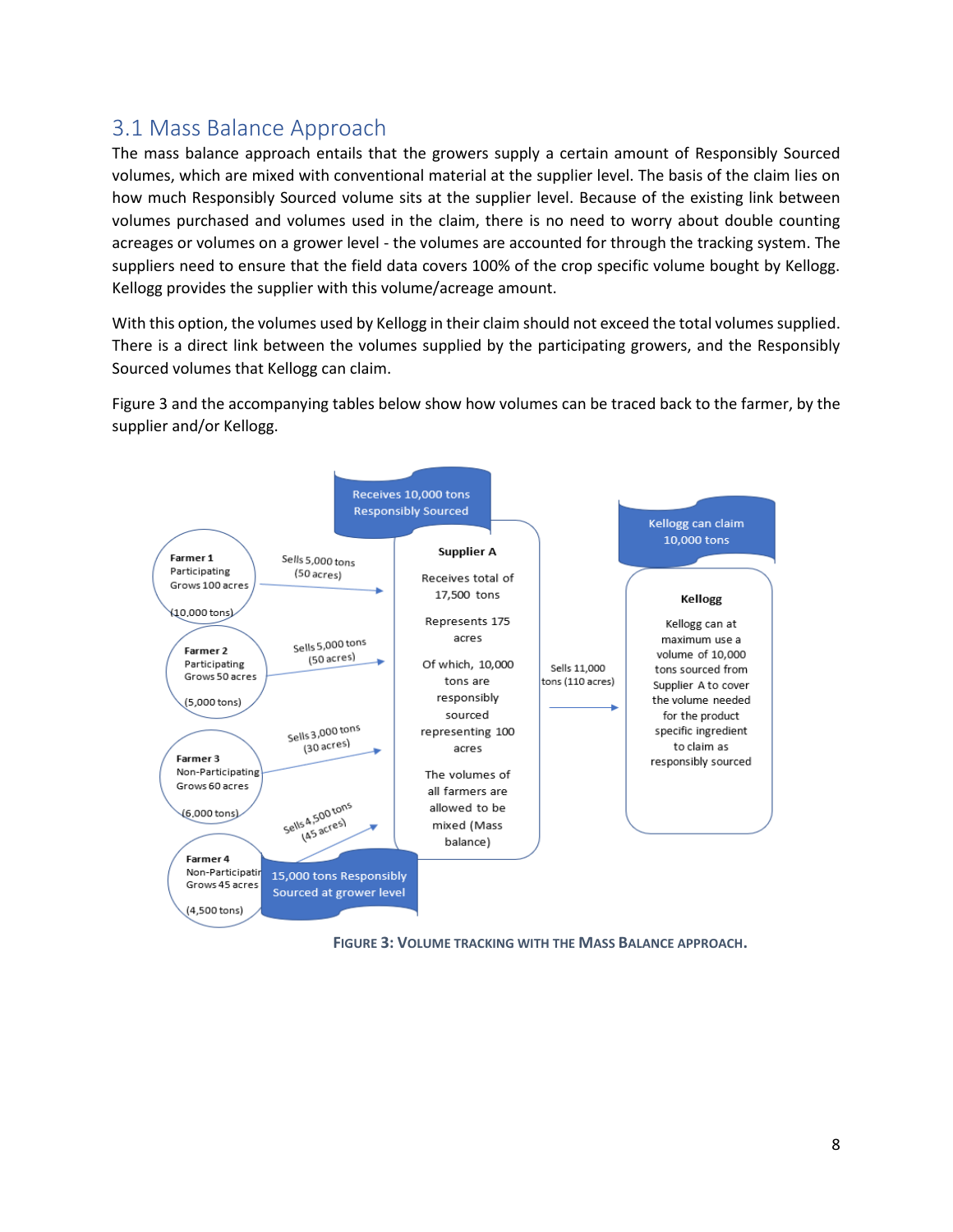|                                                                          | Farmer 1                                                                         | Farmer 2                                                                      | Farmer 3                                                                  | Farmer 4                                                                  |
|--------------------------------------------------------------------------|----------------------------------------------------------------------------------|-------------------------------------------------------------------------------|---------------------------------------------------------------------------|---------------------------------------------------------------------------|
| <b>Participating or</b><br>not?                                          | Participating,<br>provided in field<br>information                               | Participating,<br>provided in field<br>information                            | Not participating,<br>did not provide<br>in field<br>information          | Not participating,<br>did not provide in<br>field information             |
| <b>Acres grown</b><br>(and reported<br>on, if<br>participating)          | 100                                                                              | 50                                                                            | 60                                                                        | 45                                                                        |
| <b>Volumes</b><br>harvested                                              | 10,000                                                                           | 5,000                                                                         | 6,000                                                                     | 4,500                                                                     |
| <b>Volumes</b><br>(conventional)<br>delivered to<br>supplier A           | The amount<br>delivered from<br>farmer 1 is<br>considered<br>responsibly sourced | The amount delivered<br>from farmer 2 is<br>considered responsibly<br>sourced | 3,000                                                                     | 4,500                                                                     |
| <b>Volumes</b><br>(responsibly<br>sourced)<br>delivered to<br>supplier A | 5,000                                                                            | 5,000                                                                         | The amount<br>delivered from<br>farmer 3 is<br>considered<br>conventional | The amount<br>delivered from<br>farmer 4 is<br>considered<br>conventional |

| Total responsibly sourced volume in program:                     | 15,000 |
|------------------------------------------------------------------|--------|
| Total volume delivered to supplier A:                            | 17,500 |
| (Conventional and responsibly sourced)                           |        |
| Total responsibly sourced volume at Supplier A:                  | 10,000 |
| (Kellogg can claim this maximum number of volumes for the claim) |        |

The volumes used by Kellogg in their claim should not exceed the total volumes delivered by participating growers to the suppliers.

### <span id="page-8-0"></span>3.2 Volume Proxy Approach

The proxy method of volume tracking tracks how many acres/volumes are involved in the project, on a supplier level, as per information gathered from the Kellogg Grower Survey (or other in-field data gathering method).

Kellogg should keep a record of how many and which growers, on a supplier level, are providing information related to the claim. Growers should not participate in more than one sustainability and/or responsible sourcing claim, which will require a self-declaration from the growers or the suppliers, stating that their acres will not be counted towards any other sustainability or responsible sourcing claim with other suppliers/companies. The volumes/acres do not have to physically be in the Kellogg supply chain,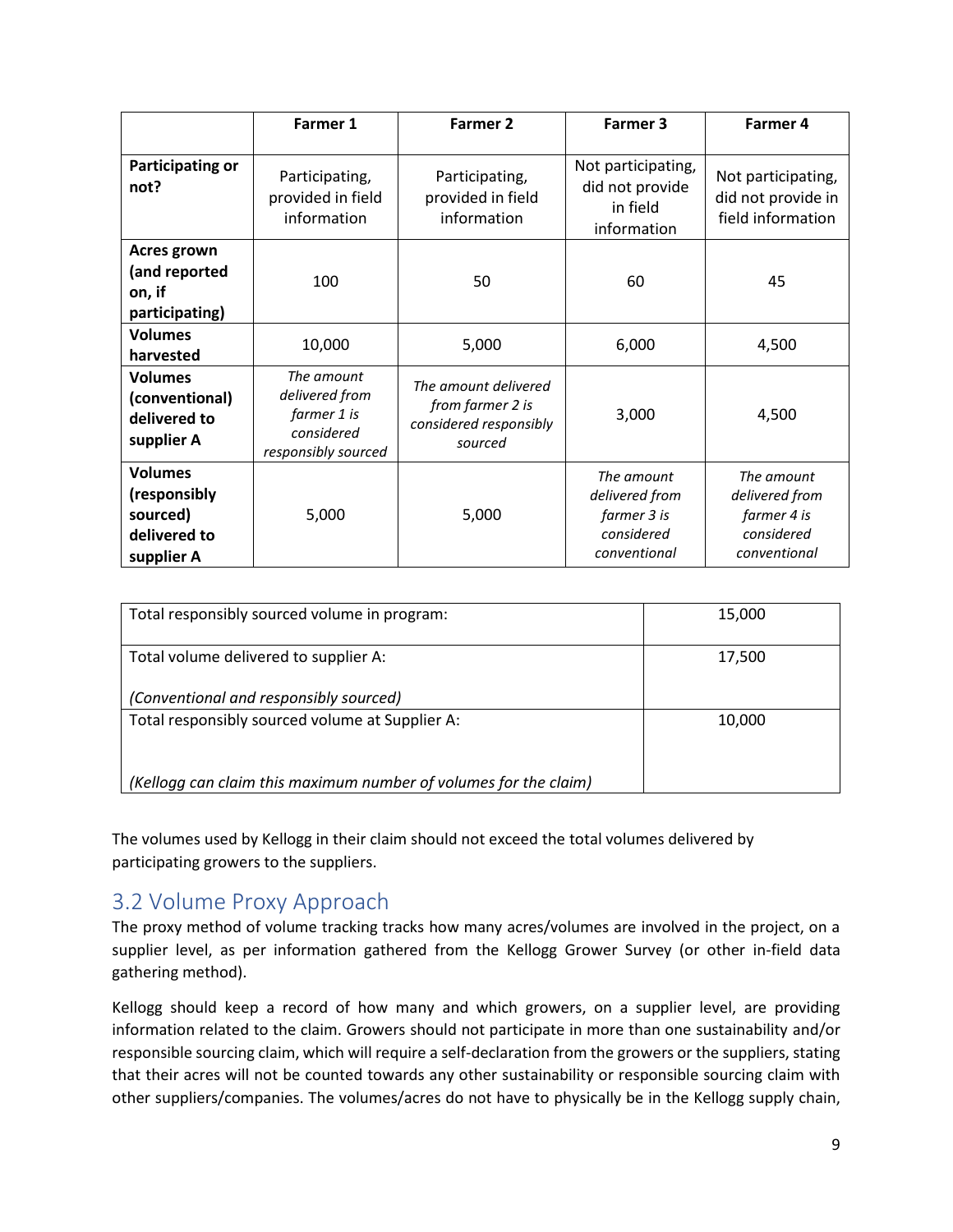but there should be an accounting system showing how much is in the program itself (as per the KGS) and how much is physically in the Kellogg supply chain, per supplier for each Responsibly Sourced claim.

The responsibly sourced volumes from which Kellogg can make a claim cannot exceed the responsibly sourced proxy volumes found at each supplier. If a supplier has involved 10,000 acres into the program, then the maximum volume that Kellogg can claim from that supplier is capped at the volume represented by those participating 10,000 acres.

Figure 4 and the accompanying tables below show an example of how this proxy tracking system would work on an individual supplier level.



**FIGURE 4: VOLUME TRACKING WITH THE VOLUME PROXY APPROACH.**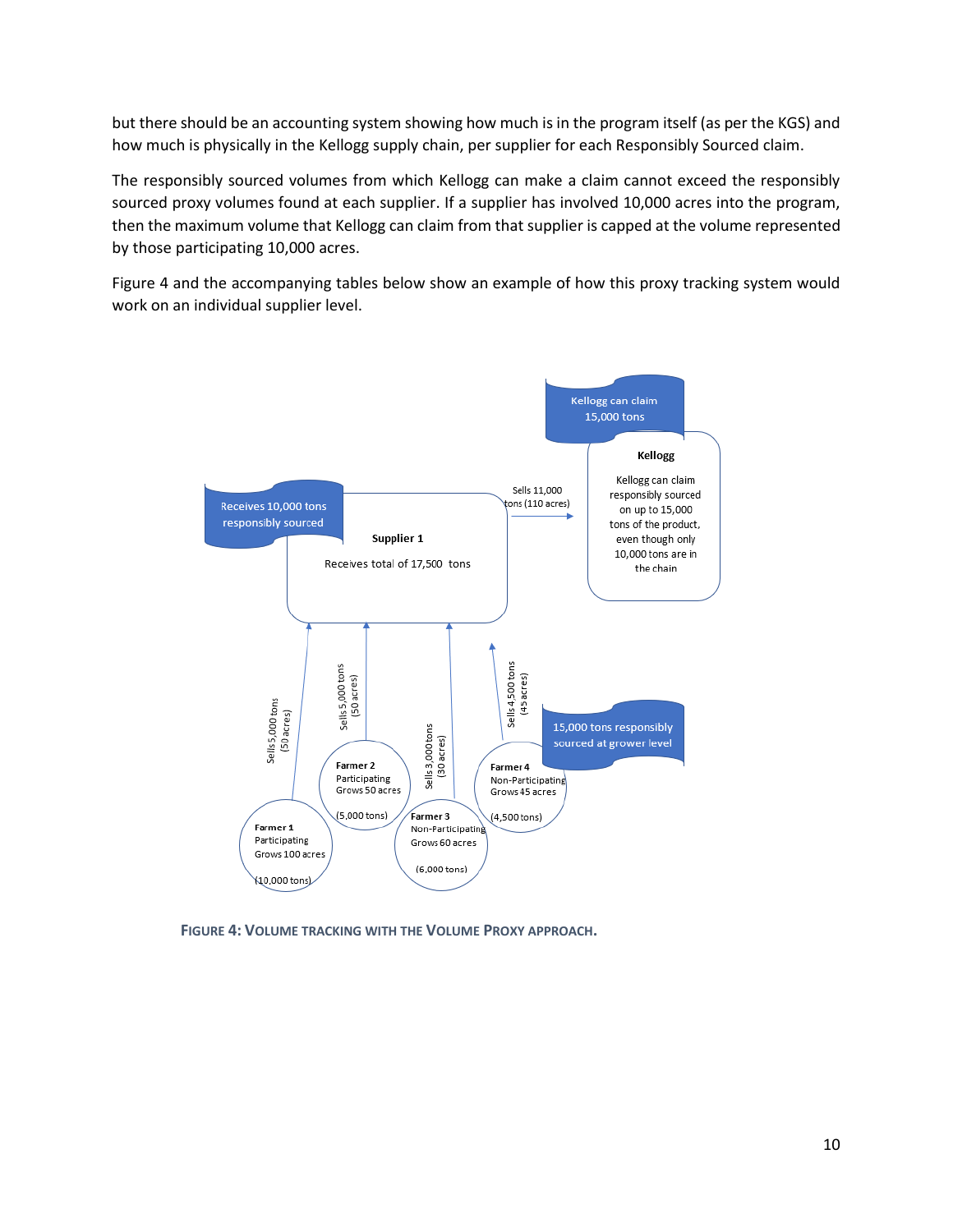|                                                                          | Farmer 1                                                                      | Farmer 2                                                                      | Farmer 3                                                               | Farmer 4                                                                      |
|--------------------------------------------------------------------------|-------------------------------------------------------------------------------|-------------------------------------------------------------------------------|------------------------------------------------------------------------|-------------------------------------------------------------------------------|
|                                                                          |                                                                               |                                                                               |                                                                        |                                                                               |
| Participating<br>or not?                                                 | Participating,<br>provided in field<br>information                            | Participating,<br>provided in field<br>information                            | Not participating, did<br>not provide in field<br>information          | <b>Not</b><br>participating,<br>did not<br>provide in<br>field<br>information |
| <b>Acres grown</b><br>(and reported<br>on, if<br>participating)          | 100                                                                           | 50                                                                            | 60                                                                     | 45                                                                            |
| <b>Volumes</b><br>harvested                                              | 10,000                                                                        | 5,000                                                                         | 6,000                                                                  | 4,500                                                                         |
| <b>Volumes</b><br>(conventional)<br>delivered to<br>supplier A           | The amount delivered<br>from farmer 1 is<br>considered<br>responsibly sourced | The amount delivered<br>from farmer 2 is<br>considered responsibly<br>sourced | 3,000                                                                  | 4,500                                                                         |
| <b>Volumes</b><br>(responsibly<br>sourced)<br>delivered to<br>supplier A | 5,000                                                                         | 5,000                                                                         | The amount delivered<br>from farmer 3 is<br>considered<br>conventional | The amount<br>delivered from<br>farmer 4 is<br>considered<br>conventional     |

| Total responsibly sourced volume in program:                                                | 15,000 |
|---------------------------------------------------------------------------------------------|--------|
| (Kellogg can claim this maximum number of volumes for the claim)                            |        |
| Total volume delivered to supplier A:                                                       | 17,500 |
| (Conventional and responsibly sourced)                                                      |        |
| Total responsibly sourced volume at Supplier A:                                             | 10,000 |
| (Actual delivered should not exceed responsibly sourced volumes existing in the<br>program) |        |

The volumes used by Kellogg in their claim should not exceed the total volumes reported by growers in the entire project (calculated through converting acres to volumes).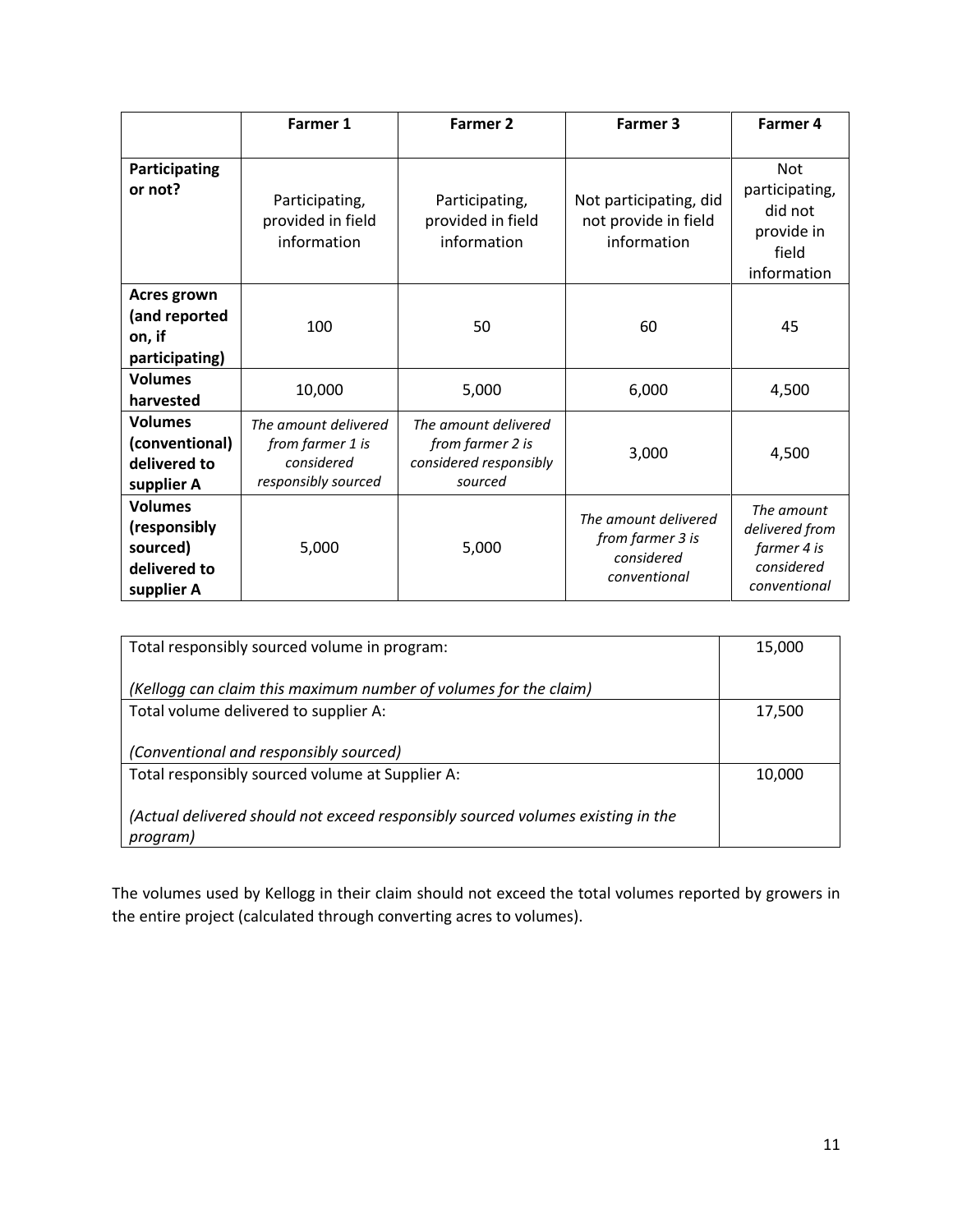### <span id="page-11-0"></span>4. External Verification Procedure



This protocol is focused on verifying information related to the criteria for Responsibly Sourced claim<sup>5</sup>. Figure 5 indicates where verification fits during the process of making an on-product claim. An on-product claim cannot be made until the verification is completed.



**FIGURE 6: EXAMPLE OF HOW MANY SUPPLIERS WOULD BE INVOLVED IN A VERIFICATION CLAIM**

party verifier can be found in Annex II.

 $\overline{\phantom{a}}$ 

The verification process will be ingredient and region specific. External verification is required for each individual on-product claim. Claims are valid until the ingredient's volume associated with the supply chain is exhausted, and need to be re-evaluated on an annual basis. Using figure 6 to the left, we can follow an example: if there are 2,000 tons of corn from Argentina associated to the corn flakes on the market during 2017 in Europe, then only corn flakes in Europe during 2017 can be considered for that particular claim.

The verifier should visit the Kellogg regional office, where the claim is being made. The verifier also needs to visit all suppliers involved in the sourcing of the ingredient and grower data in question. Thus, continuing with the example shown in figure 6, five suppliers will need to be visited, to verify supplier and grower data related to the claim.

The verification visits should be conducted every time a claim is to be made, on an annual basis. The requirements for a third

 $5$  This document is focused on data coming in through the Kellogg Grower Survey – other methods of data gathering should be evaluated differently.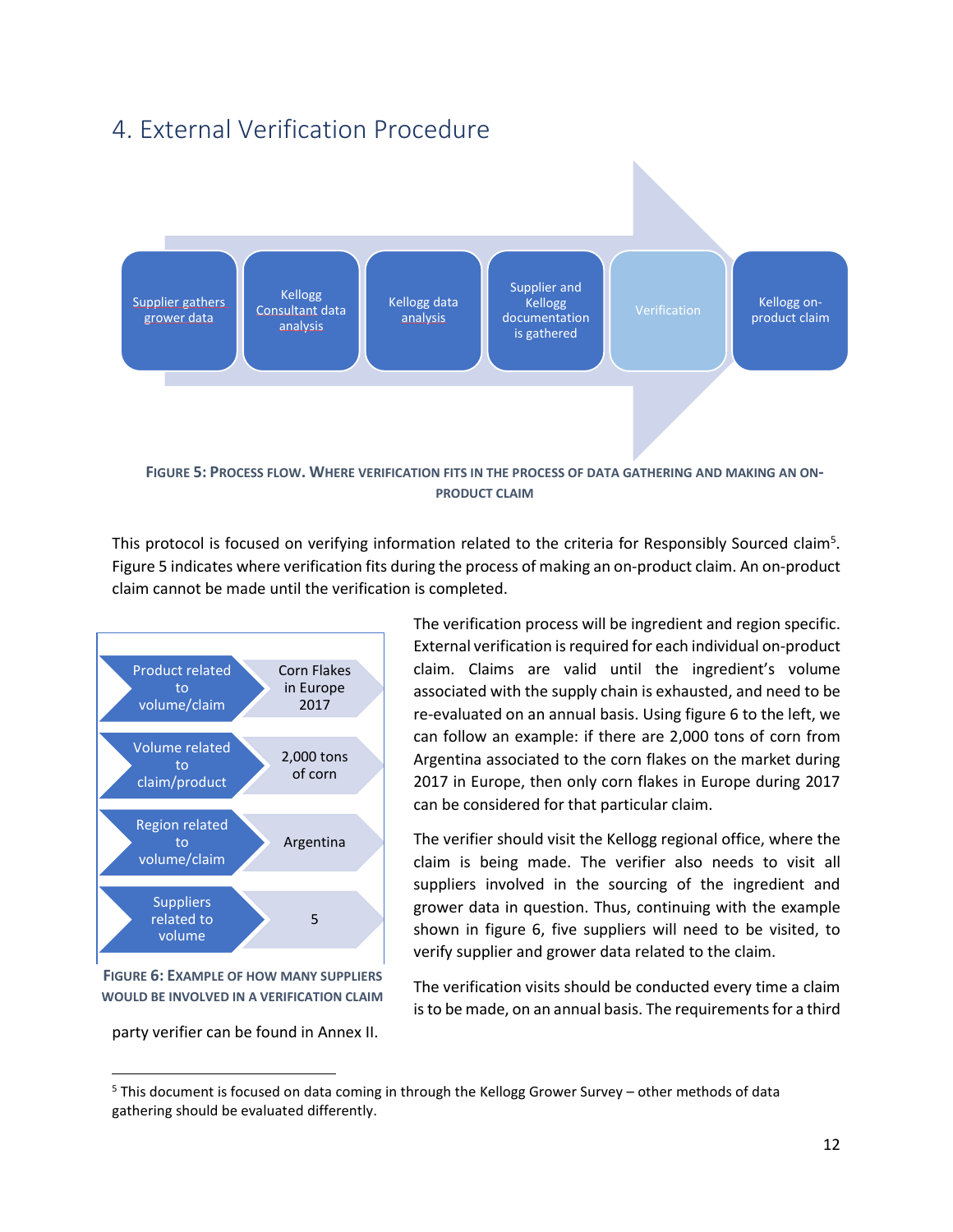Because the volumes are gathered and calculated annually, the in-field data collected should be reflective of the year that the crop was cultivated/traded.

In order to ensure reliable data from the field, suppliers should engage with their growers during the data collection (more information in Supplier Guidance documentation). Kellogg will also have to be involved in analyzing the supply chains behind the ingredients in every region.

The external verifier is responsible for checking documentation related to the KPIs set by Kellogg at different levels, to ensure the accuracy of the data gathered from the field, as well as the quality of the processes during and after the data has been gathered. The different aspects that need to be checked are outlined in figure 7, and described in more detail in the following sections:



**FIGURE 7: DIFFERENT ASPECTS TO BE VERIFIED AT EACH LEVEL**

### <span id="page-12-0"></span>4.1 Preparation

In preparation for the verification, the verifier should agree with Kellogg on the scope of the project. The verifier should announce the verification to all involved parties, request necessary documentation beforehand and share a detailed verification plan no later than two weeks before the start. This plan should include the timing, involved parties/personnel and a clear description of the activities.

### <span id="page-12-1"></span>4.2 Conducting the verification

Verification includes three levels of the responsible sourcing program for which verification needs to be conducted. The following three sections provide an overview of the various checks that are needed per organizational level; (3.2.1) Kellogg, (3.2.2) supplier and (3.2.3) farmer level.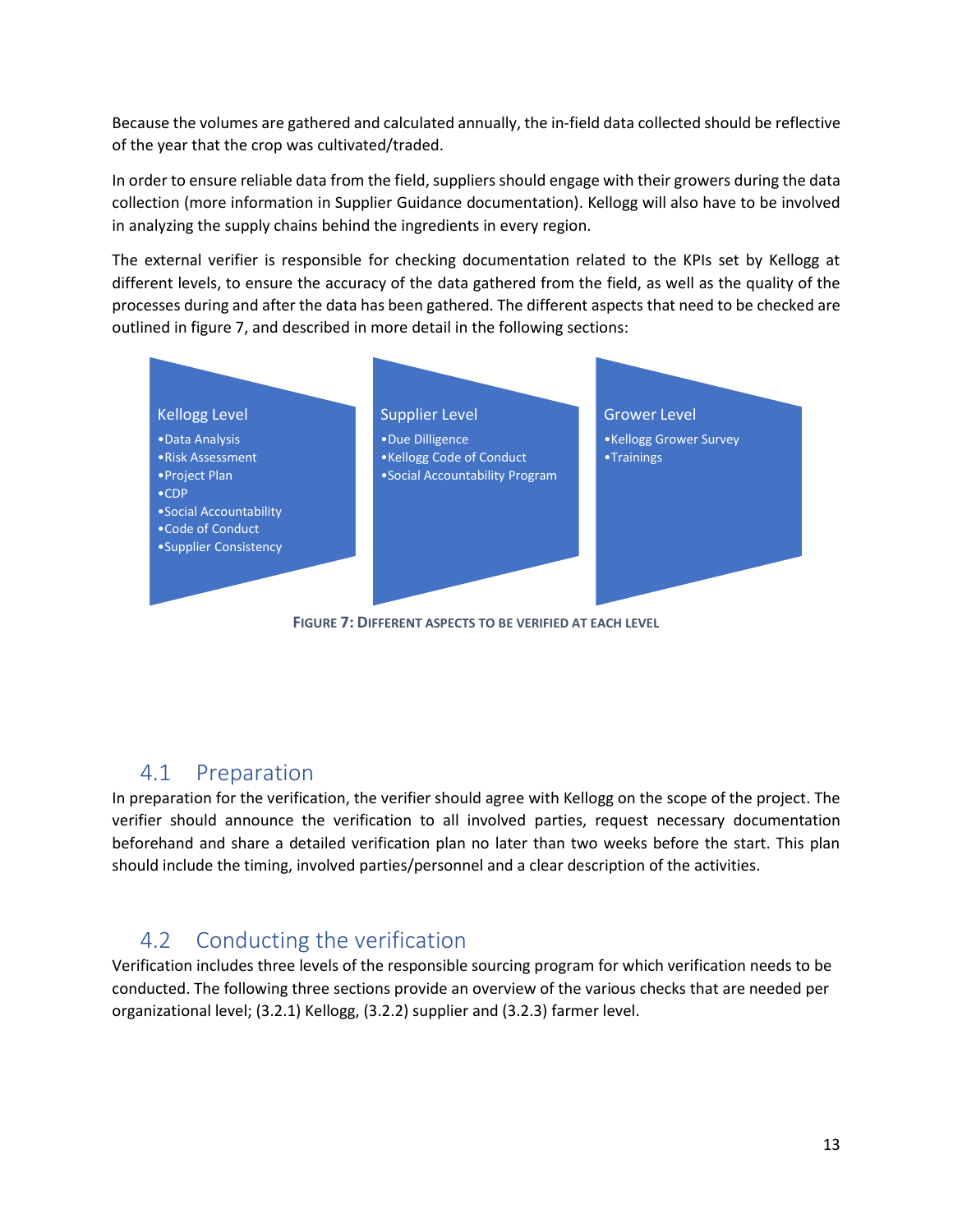### 4.2.1 Kellogg Level Verification

<span id="page-13-0"></span>Kellogg is responsible for benchmarking the aggregated data set to the criteria listed in the KPI's and need to be visited each time a claim is to be made.

Before the verification begins, Kellogg should gather the relevant documentation:

- Kellogg Grower Surveys of all farmers included in the claim
- Method for data output
- List of relevant suppliers, and their associated documentation (CDP certificate, code of conduct, sustainability protocols, Valid social accountability audits)
- SOP for addition of supplier to the supply chain
- Risk assessment per region/crop

The following aspects will be verified through documentation checks and interviews with personnel. Each item is described in further detail below.

| i) Kellogg Grower Survey Data<br>Analysis (data output)                             | Methodology for data output                              |  |
|-------------------------------------------------------------------------------------|----------------------------------------------------------|--|
|                                                                                     | Farmer-level survey comparison                           |  |
|                                                                                     | Minimum data density                                     |  |
|                                                                                     | Compliance indicators (farm level)                       |  |
|                                                                                     | <b>Farmer Awareness</b>                                  |  |
|                                                                                     | Covers all topics                                        |  |
| ii) Risk Assessment                                                                 | No risks/red flags found                                 |  |
| iii) Kellogg Project Plan<br>Funding, training, data reporting, expert partnerships |                                                          |  |
| iv) CDP                                                                             | Supplier completion                                      |  |
| v) Social Accountability Program                                                    | Valid audit completed with corrective actions closed out |  |
| vi) Supplier Code of Conduct                                                        | All suppliers should have signed one                     |  |
| vii) Supplier Consistency                                                           | Suppliers should be part of the Kellogg supply chain     |  |

#### **i) Kellogg Grower Survey Data Analysis (data output)**

#### *Methodology for data output:*

The verifier should have access to the Kellogg Grower Survey aggregated data sheet. This is the aggregate information gathered from all Kellogg Grower Surveys. The Kellogg consultant managing the aggregate data should be interviewed, to understand the methodology behind the calculations and numbers of the claim.

#### *Farmer- level survey comparison:*

The verifier should have access to the individual farm-level Kellogg Grower Surveys to crosscheck this information with the aggregated data sheet to ensure valid processing of the data.

Kellogg should keep a list of growers who participated in the project, as well as how many acres of the relevant crop they reported cultivating. A Kellogg Grower Survey needs to be completed for each individual farmer contributing to the claim.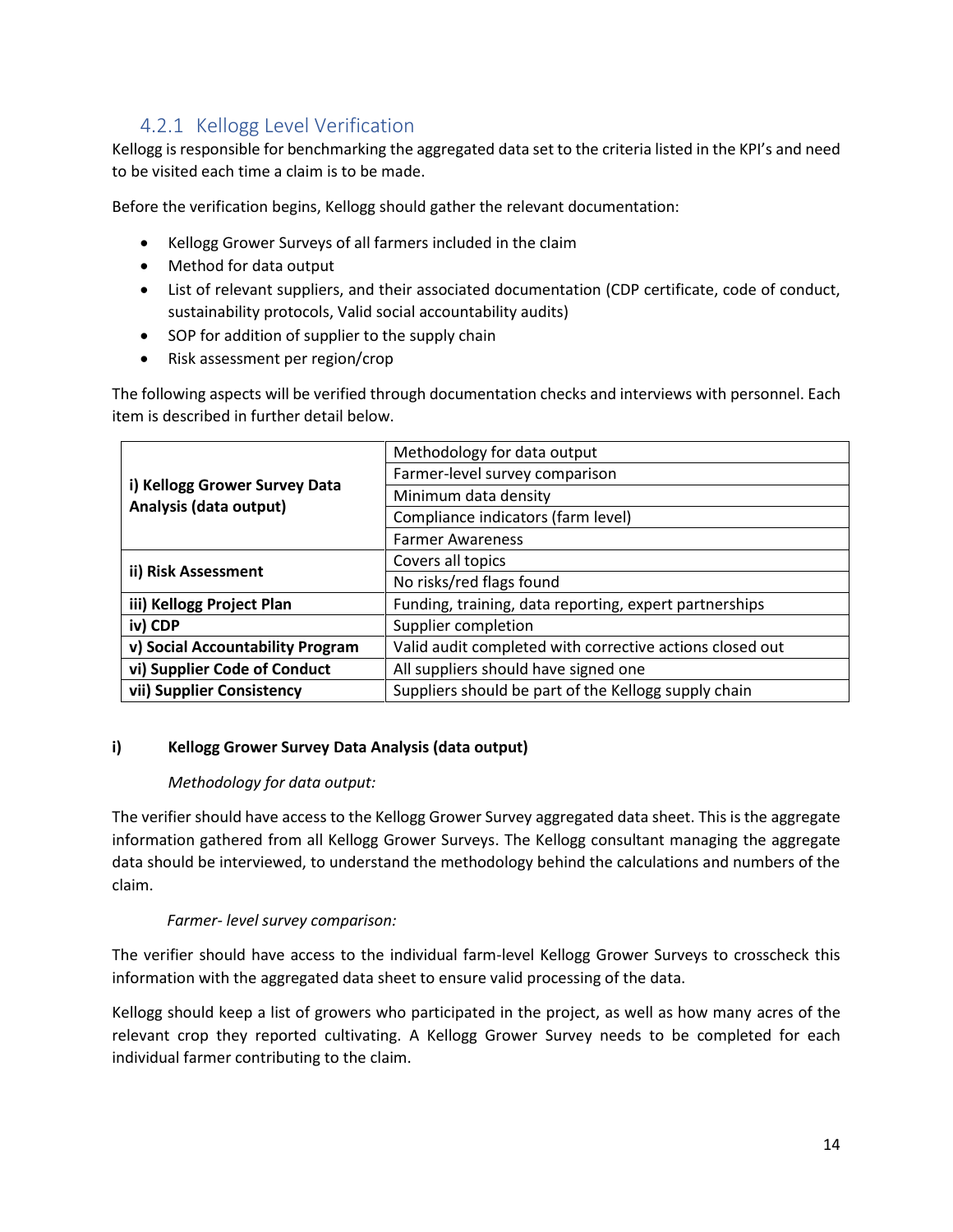*Minimum data density:* The verifier should ensure that data for 100% of the acres represented by the volumes found in Kellogg's product-specific supply chain has been collected during the duration of the project. This should be done by checking the calculation which is described on page 3. Inputs needed for this check are:

(1) evidence for total product volumes produced by Kellogg (calculated via the Kellogg conversion calculation)

(2) evidence for conversion factors in calculation (via the Kellogg conversion calculation)

(3) crosscheck on reported acreages in the KGS and total area claimed

This check requires the formula as presented in section 2 (page 3) of this document.

Volume calculated as per the grower surveys.

Volume calculated as per the aggregated data sheet = (Average yield x ha) x Total Crop Specific Land Surveyed

#### *Compliance Indicators:*

The compliance indicators at the farm level should be reviewed at this point in the verification. The results of the Kellogg Survey Data Analysis should meet criteria listed below. More information on the criteria can be found in the 'interpretation Responsible Sourcing Criteria' document available at  $\leq$ website?>.

| <b>Environmental</b> |                                                                                                                                                                                                                                                                                                                                  |
|----------------------|----------------------------------------------------------------------------------------------------------------------------------------------------------------------------------------------------------------------------------------------------------------------------------------------------------------------------------|
| E <sub>3</sub>       | Implemented conservation practices to this threshold (4 of the<br>below should be met)<br>>60% conservation tillage<br>>40% cover crops and/or continuous cover<br>>20% buffer strips<br>>40% have a nutrient management plan in place<br>>50% conservation irrigation practices (drip, channel, rainfed)<br>>20% laser leveling |
| E4                   | Implemented conservation practices to this threshold (all<br>should be met)<br>100% implementing an integrated pest management plan                                                                                                                                                                                              |
| <b>Social</b>        |                                                                                                                                                                                                                                                                                                                                  |
| S <sub>2</sub>       | Farm workers are supported by<br>100% Workers Have Access to Regular Health and Safety<br><b>Training</b><br>100% Farmers Indicating the use of PPE                                                                                                                                                                              |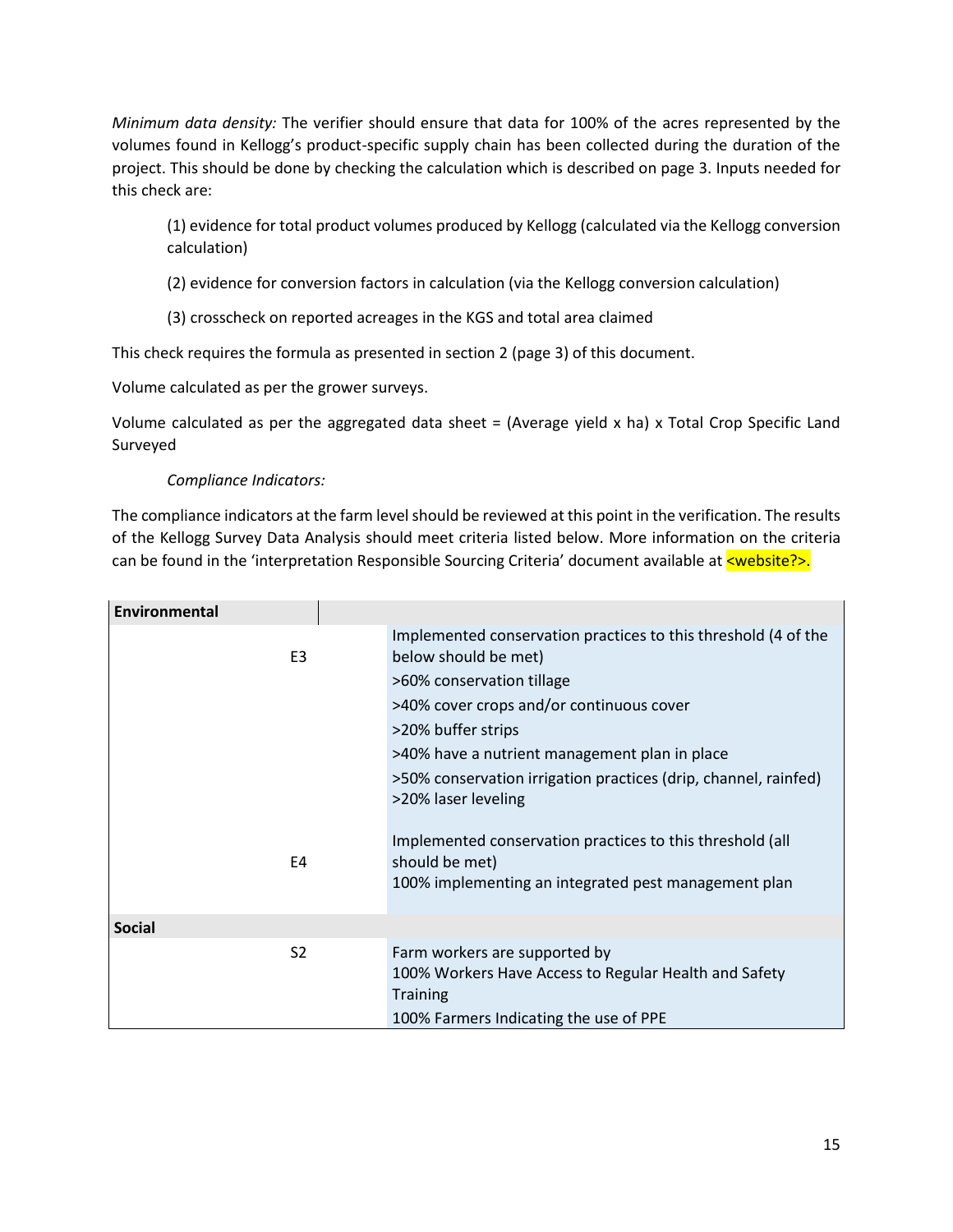#### *Farmer Awareness:*

All growers involved in the program should be trained to better understand the criteria and questions of the Kellogg Grower Survey. These trainings can be led by Kellogg, but it is important that the suppliers also are present. The supplier and/or Kellogg should keep the training materials, lists of participants in trainings. They should cover the practices outlined in the KGS (especially the ones related to the KPIs), and how the farmer can comply with them. This documentation should be filed/kept for the duration of the project. The supplier and/or Kellogg should walk the verifier through the process of how the KGS is communicated and how it is ensured that farmers understand the requirements.

#### **ii) Risk Assessment**

Kellogg should complete a risk assessment per region and per crop. Red flags should be raised in this risk assessment when identified. The verifier should discuss the risks outlined in the risk assessment with the supplier, and if/how they are present in the supply chain or not. Additionally, the verifier should call on their own knowledge of issues in the region/crop and identify potential high-risk areas, and address these during the verification.

The risk assessment should be structured as a desk study of the following points, calling on globally recognized or accepted research as reference points:

| <b>Climate Risks</b>                     |                                                                                                                                                                                                                                                                                                                                                                                                                                                                                                                                                                                                                                                                                                                                     |
|------------------------------------------|-------------------------------------------------------------------------------------------------------------------------------------------------------------------------------------------------------------------------------------------------------------------------------------------------------------------------------------------------------------------------------------------------------------------------------------------------------------------------------------------------------------------------------------------------------------------------------------------------------------------------------------------------------------------------------------------------------------------------------------|
| <b>Deforestation Risks</b>               | . High Value Conservation Areas should not be within the vicinity.<br>• The risk assessment needs to be representative of the sourcing area<br>and provide information on a provincial/community level.<br>.Deforestation, Global Forest Watch (compare GIS imagery from 10<br>years ago with current GIS imagery) . If deforestation was found in the<br>supply chain, post December 31, 2015, the supply chain cannot be<br>verified as responsibly sourced.<br>. In case the risk of deforestation is high, a statement in de supplier<br>code of conduct and/or a self-declaration on the farmers level is<br>required stating that there has been no forest on the utilized land for<br>the past 10 years (see section 2.2.2). |
| <b>Water Risk</b>                        | • Water usage and water conservation practices<br>• Water footprint                                                                                                                                                                                                                                                                                                                                                                                                                                                                                                                                                                                                                                                                 |
| Human Rights Risks                       | • Workers rights<br>• Child labor<br>• Land rights<br>• If any instances of abuse of the above are found in the supply chain,<br>it cannot be verified as responsibly sourced.                                                                                                                                                                                                                                                                                                                                                                                                                                                                                                                                                      |
| <b>Agricultural Risks</b>                | . In field farm practices that are considered to be detrimental to the<br>planet (i.e. opposite of known Good Agricultural Practices)                                                                                                                                                                                                                                                                                                                                                                                                                                                                                                                                                                                               |
| <b>Geopolitical Risks</b>                | <to be="" defined=""></to>                                                                                                                                                                                                                                                                                                                                                                                                                                                                                                                                                                                                                                                                                                          |
| <b>Reputational &amp; Business Risks</b> | • Quality                                                                                                                                                                                                                                                                                                                                                                                                                                                                                                                                                                                                                                                                                                                           |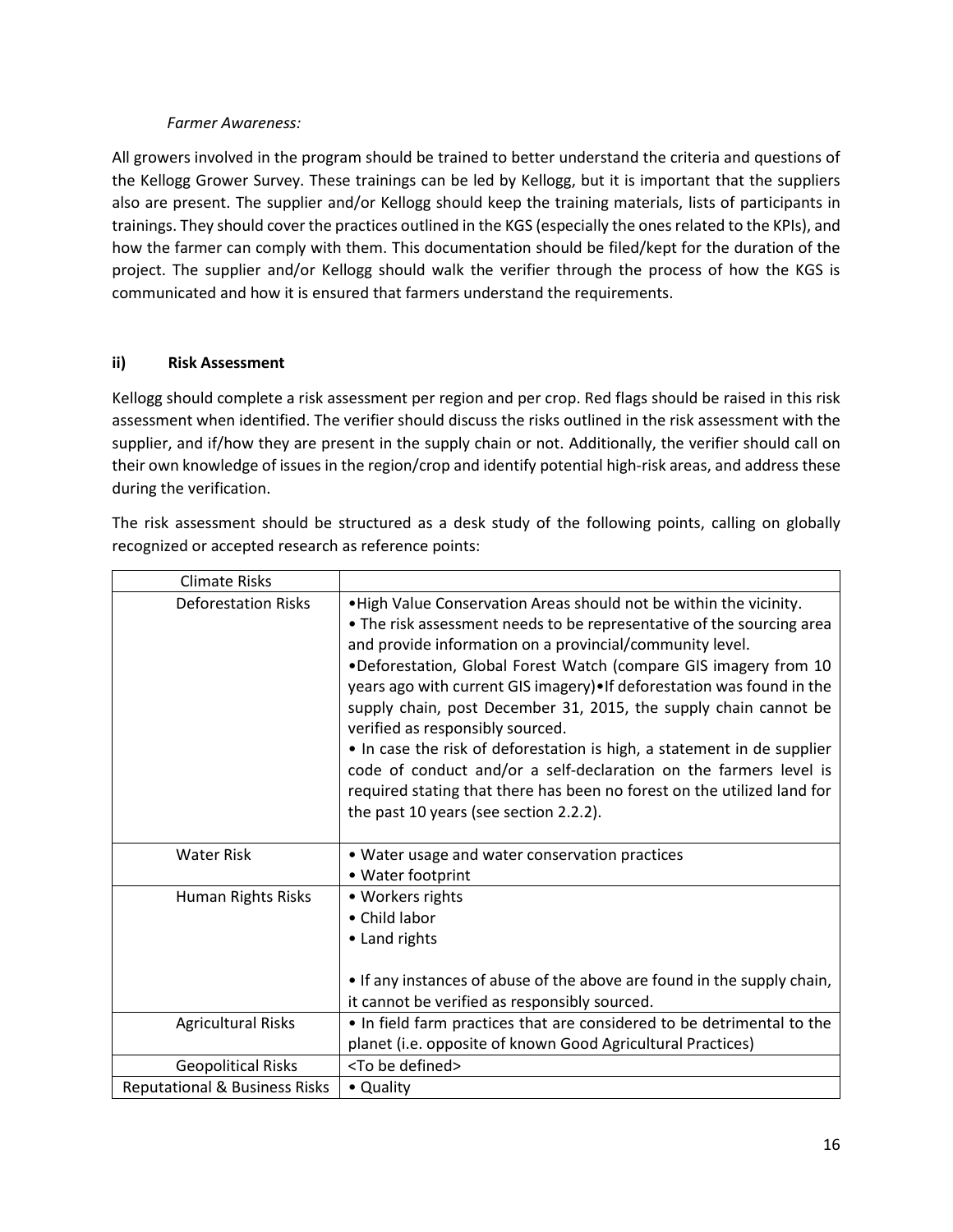In case any of the above-mentioned risks are identified for the sourcing area, a risk mitigation plan needs to be in place. The mitigation plan needs to contain measures to prevent the identified risks and provide evidence that the farm land (hectares) included within the responsible sourcing claim is clear from this risk.

If a high risk for any of the above categories is found, there should be an engagement session with the suppliers and/or growers, hosted by Kellogg or the supplier, explaining the risks found in the region. The

Example: If the verifier is aware that there is a high risk of deforestation in region A, or if the risk assessment shows that region A has a high risk of deforestation, then

- 1) the supplier should explain the findings to the growers, explain why deforestation is not a good agricultural practice, and explain what practices should be taken to avoid farming on recently deforested lands
- 2) there would be no verification, because there is no guarantee that deforestation within the supply chain did not occur.

farmers should be made aware of the risks related to the findings of the assessment. During the session, the host should explain what kind of mitigation practices should be in place for each risk that was found. However, a product will not be verifiable as responsibly sourced if a high risk related to any of the above topics were found during this exercise.

#### **iii) CDP Supply Chain submission**

Suppliers should provide Kellogg with evidence of their CDP supply chain submission.

#### **iv) Kellogg Project Plan**

Before the claim can be made, and/or in case the responsibly sourced KPIs are not met, Kellogg should have a project plan in place to increase the scores using, amongst others:

- **Funding**
- Training: explaining the program, how the farmers data will be used, a thorough explanation of the different in field practices/criteria, guidance on how to fill out the survey (or send their field data)
- Data reporting
- Expert partnership
- Other

Documents related to the above activities as they will be checked during the verification. A verification cannot happen, and a claim cannot be made, until the KPIs are met.

#### **v) Kellogg Code of Conduct**

Kellogg should show evidence of their suppliers' signed Code of Conduct.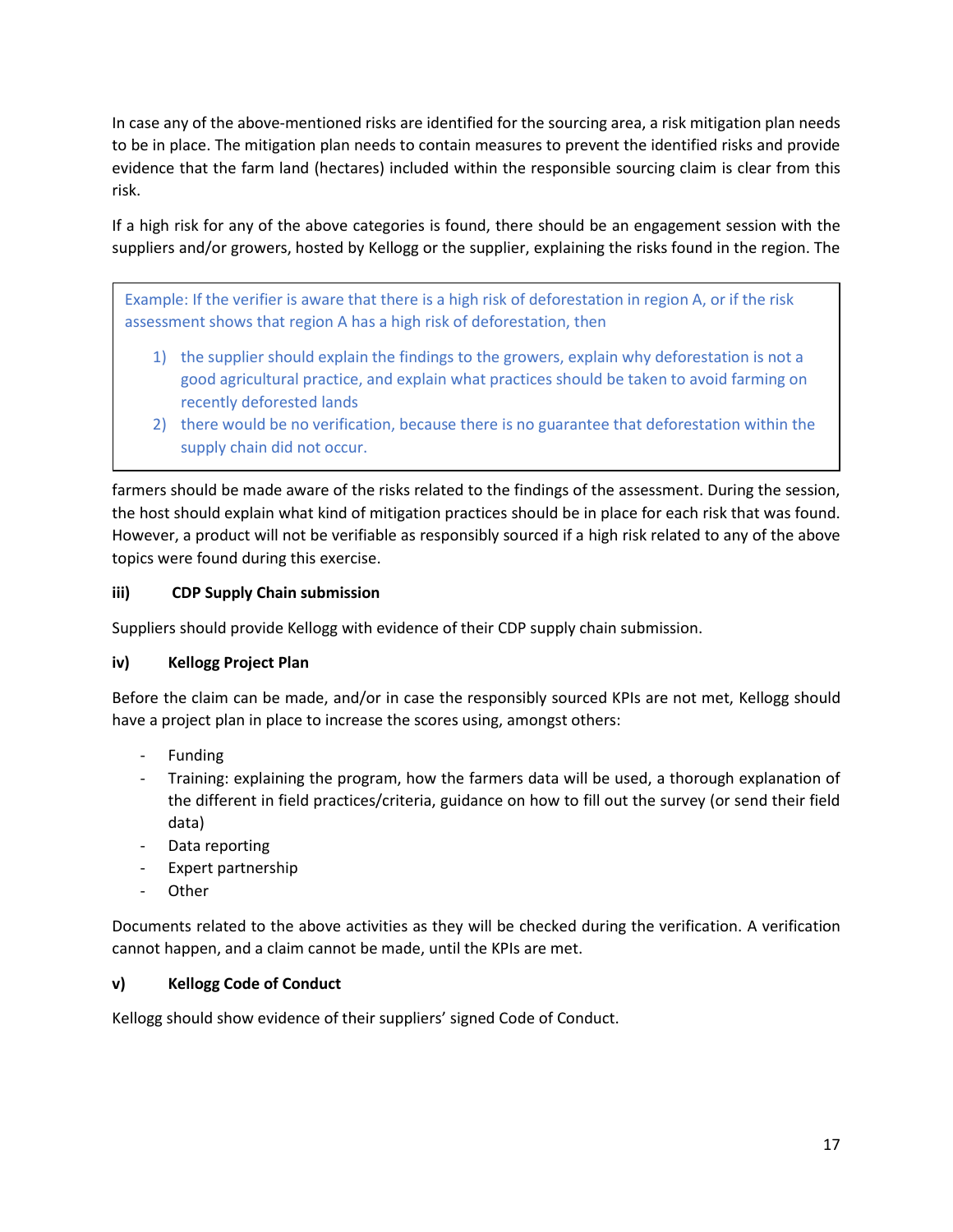#### **vi) Social Accountability Compliance**

Kellogg should show evidence of their suppliers' successful completion of a valid social accountability audit.

Accepted audit programs include:

SMETA, SA8000, BSCI, other audits mutually recognized through AIM Progress

#### **vii) Supplier consistency**

Provide copy of supplier code of conduct/requirements: There should be a clear understanding of the supplier's role within the Responsible Sourcing Program outlined in the procedure. Kellogg suppliers should keep documents and data related to the Kellogg Responsible Sourcing Criteria (including the grower surveys and the analysis, and any training materials) for a minimum of 3 years. These documents should show consistency throughout the life of one or multiple projects.

Provide methodology for acquiring new suppliers: Standard operating procedures for Kellogg acquiring new suppliers. There should be a clear understanding of the supplier's role within the Responsible Sourcing Program outlined in the procedure.

### 4.2.2 Supplier Level Verification

<span id="page-17-0"></span>All suppliers included in the volume/region of raw-material sourcing need to be visited during the verification process. During this visit, the aspects described in this section will be verified through documentation checks and interviews with personnel.

Before the verification begins, the suppliers should gather the relevant documentation:

- Training materials for the farmers
- CDP
- Signed Code of Conduct
- Valid social accountability certificate
- List of the participating growers and the crop specific volumes supplied
- Kellogg Grower Surveys

|                                   | Sampling method                    |
|-----------------------------------|------------------------------------|
| i) Due Diligence                  | Guidance to survey takers          |
|                                   | <b>Farmer Awareness</b>            |
|                                   | Review process of incoming surveys |
|                                   | Farm Level Compliance Indicators   |
| ii) CDP Supply Chain Submission   | Supplier completion                |
| iii) Kellogg Code of Conduct      | Signed Kellogg Code of Conduct     |
| iv) Social Accountability Program | Valid certificates                 |

#### **i) Due Diligence**

The due diligence of data gathering at the supplier's level is outlined in the supplier guideline. The verifier should ensure that the supplier has followed all practices as outlined in the guideline document (also shortly described below):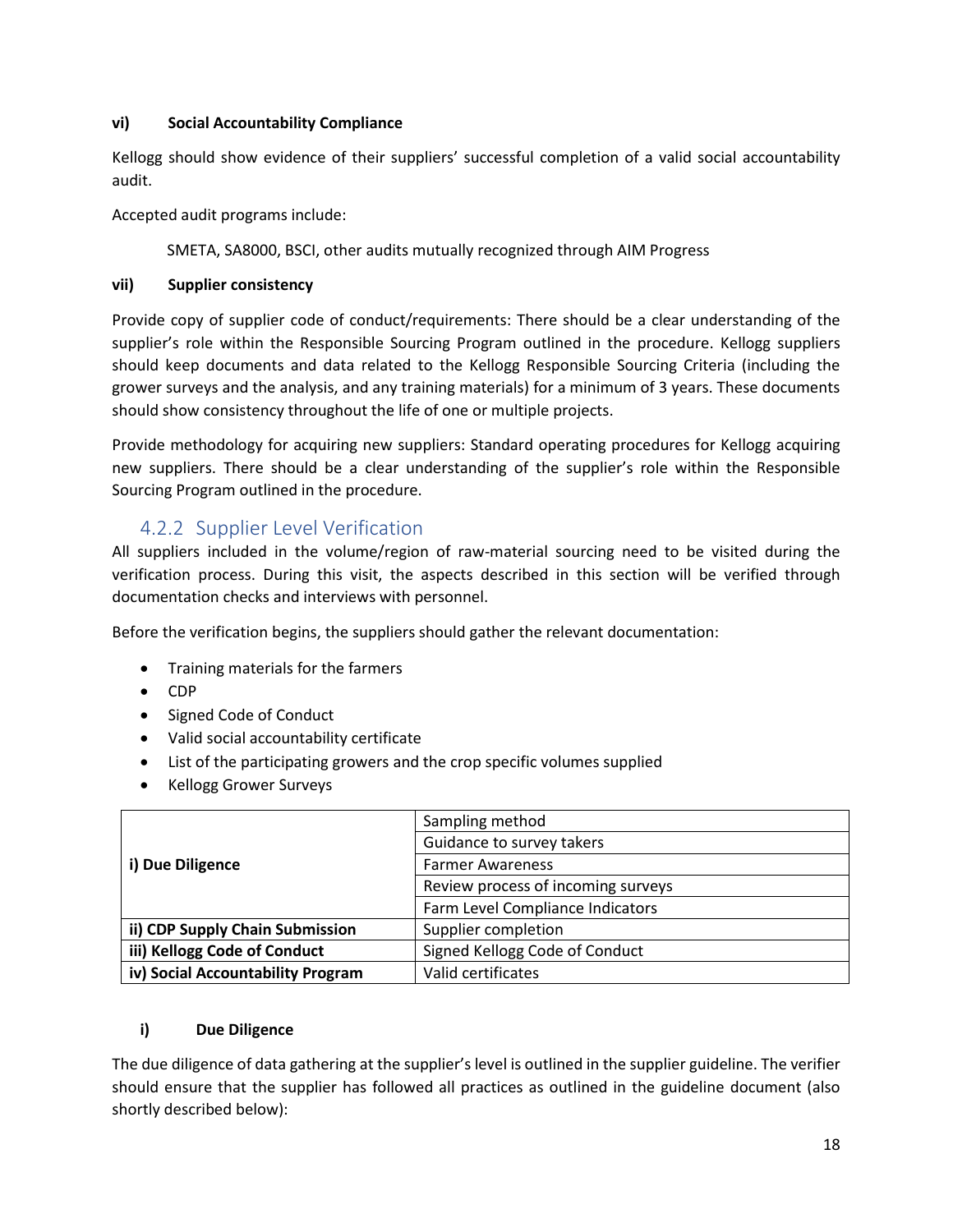#### *Sampling method*

Selection of farmers for the survey should follow the *sampling methodology* in the Supplier Guidance Document. In essence, they should be gathering data from growers representing at least the number of acres needed to fulfill the volumes needed for the claim. The supplier should have a document outlining their sampling methodology.

#### *Guidance to survey takers*

The supplier or their selected trusted advisor should be familiar with the questions in the survey and how they are related to the KPIs used for the claim. They should be able to explain to the farmers what is meant by each question. The supplier should house evidence of communication related to the Responsibly Sourced Program between growers/agronomists/themselves. These can be call logs outlining what was discussed, when, and with which grower, or having follow up conversations with the agronomist who helps the growers fill it out, etc. This documentation should be filed/kept for the duration of the project, and the verifier will check them.

#### *Farmer Awareness*

All growers involved in the program should be trained to better understand the criteria and questions of the Kellogg Grower Survey. These trainings can be led by Kellogg, but it is important that the suppliers also are present. The supplier and/or Kellogg should keep the training materials, lists of participants in trainings. They should cover the practices outlined in the KGS (especially the ones related to the KPIs), and how the farmer can comply with them. This documentation should be filed/kept for the duration of the project. The supplier and/or Kellogg should walk the verifier through the process of how the KGS is communicated and how it is ensured that farmers understand the requirements.

#### *Review process of incoming surveys*

The review process of incoming Grower Surveys should be consistent and it should be clear whom is responsible for this activity. Each survey must be reviewed before being accepted and passed along for processing/analysis. The requirements of the revision are outlined in more detail in the Supplier Guidance document.

#### *Farm Level Compliance Indicators*

The supplier is responsible for ensuring that the following two farm level compliance indicators are being met at the farm level for the full crop specific volume sourced by Kellogg. Unlike the other farm level indicators, this information is not gathered through the Kellogg Grower Survey, and should be partly reviewed by the supplier on a farmer level as described below. Only the farmers who fill out the Kellogg Grower Survey- and are part of the Responsibly Sourced claim - are required to have these elements checked. The verifier has the right to ask the supplier for documentation related to the below requirements.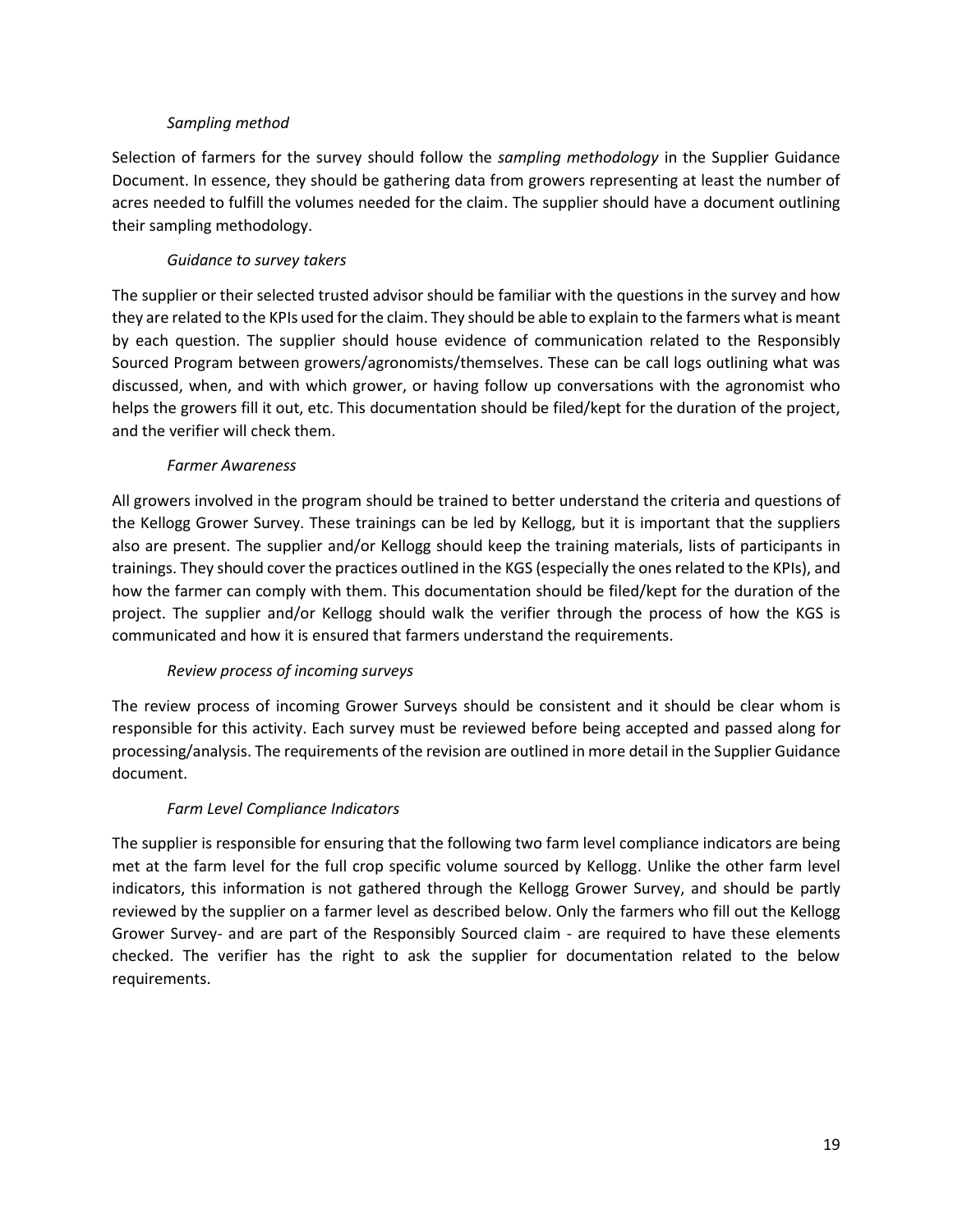| Environmental |                                                                  |
|---------------|------------------------------------------------------------------|
|               | Implemented conservation practices to this threshold (all should |
| F4            | be met)                                                          |
|               | 100% no deforestation                                            |
|               | 100% legal right to Farm the lands                               |

100% no deforestation: The verification for this indicator is twofold: (1) a risk assessment performed by Kellogg for the sourcing region defining the risk of no deforestation (high/low). In case the risk is classified as high for the sourcing region, (2) the supplier needs to include a statement in their code of conduct and/or farmers need to complete a self-declaration that there has been no forest on the utilized land for the past 10 years. The level of detail of the risk assessment for deforestation needs to be representative of the sourcing area and provide information on a provincial/community level. This should allow the supplier/Kellogg to conclude with reasonable certainty on the level of risk.

100% legal right to farm the lands: The supplier, first aggregators and/or farmers need to complete a selfdeclaration stating the legality of the farmer's rights to farm the land (contract with owner of land, or land deed showing ownership).

#### **ii) CDP Supply Chain submission**

Suppliers should provide evidence of their CDP supply chain submission.

#### **iii) Kellogg Code of Conduct**

A signed copy of the Kellogg Code of Conduct should be provided by the supplier to the verifier. Suppliers should also provide proof of contract with Kellogg, for supplying the ingredient in question.

#### **iv) Social Accountability Programs**

Suppliers who supply directly to Kellogg should present a valid certificate of any of the followingaccepted programs to the verifier:

SMETA, SA8000, BSCI, other audits mutually recognized through AIM Progress

#### 4.2.3 Farmer Level Verification

<span id="page-19-0"></span>Farmer level information should be checked during the supplier's verification visit. The supplier should have documents related to the below ready for the visit.

| i) Kellogg Grower Surveys | Data input (sample of collected surveys) |
|---------------------------|------------------------------------------|
| ii) Trainings             | Related to Responsibly Sourced Program   |

#### **i) Kellogg Grower Survey (data input)**

The verifier should randomly choose a sample of the completed grower surveys and compare the answers in those surveys to the answers in the Kellogg consultant's analysis, maintaining full access to any quality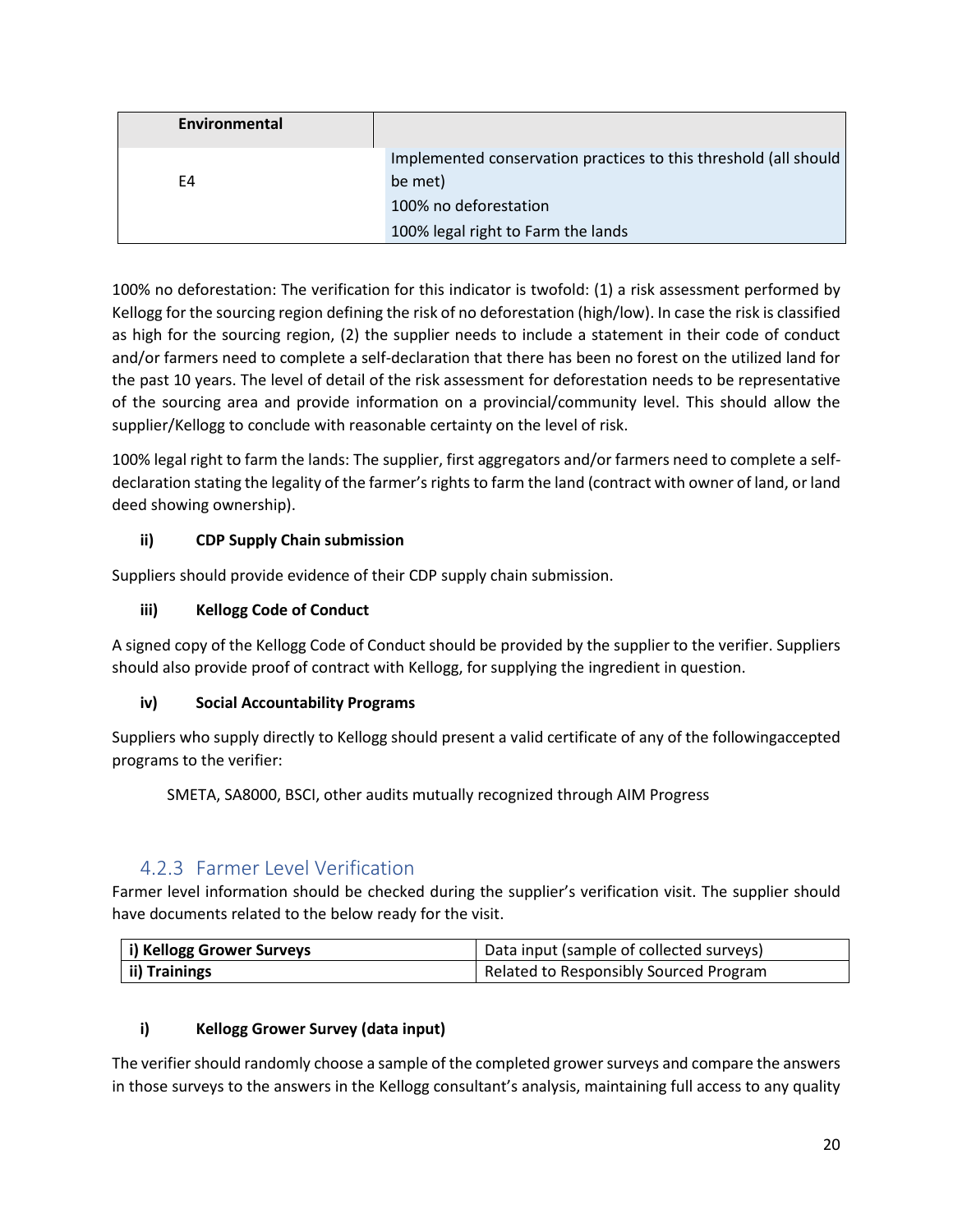assurance or data cleansing methods the consultant may use during analysis or aggregation. This sample should be selected randomly, and the verifier should check at least the square root of all surveys taken.

There should be no major anomalies in the data sample checked by the verifier. The data points from the grower survey related to this selected sample should match the data points as calculated by the Kellogg consultant.

Any doubts related to the information presented in the surveys should be readily explained by the supplier and/or the consultant, who should have had contact with the grower during the data gathering step; or by the consultant, who managed the data aggregation.

#### **ii) Trainings**

The supplier and/or Kellogg should train the growers involved in the program, on how to properly complete and interpret the Kellogg Grower Survey and any KPIs calculated based on survey responses. At a minimum, it should cover: health and safety, use of PPE, nutrient management plans, conservation tillage, buffer strips, cover crops, integrated pest management, laser leveling and conservation irrigation practices. The training should be given to the number of farmers which represent the number of acres related to the product-claim that Kellogg is making.

Suppliers or Kellogg should show the complete list of growers and the acreage they represent, whom they trained, and the presentations/documentations that they used to present the information. The acreage represented by the growers involved in the training should cover at least the number of acres necessary to represent the volume needed to make the claim.

### 4.3 Corrective Action Plans

<span id="page-20-0"></span>If during the verification visit, no red flags are raised, but the data shows that a KPI has not been met, a corrective action plan should be developed by the supplier, Kellogg and/or the farmers involved. There are two types of corrective action plans, which will have an effect on the outcome of the verification/claim- (i) same season solutions, and (ii) next season solutions.

#### **i) Same Season Solution**

This is a solution which can be implemented in the same season, and through which proof of action can be verified, at most 90 days after the verification visit is complete.

If sufficient proof of completion of the corrective action plan is sent to the verifier 90 days after the verification visit, then the claim can still be made.

#### **ii) Next Season Solution**

This is a solution which will not be able to be implemented until the beginning of the next season. If such a corrective action is to be taken, a claim cannot be made on this years' data/volume. This is because the change in the practice will not be able to be implemented until next season, so there won't be any way for that KPI to improve (reach the threshold) for the current year.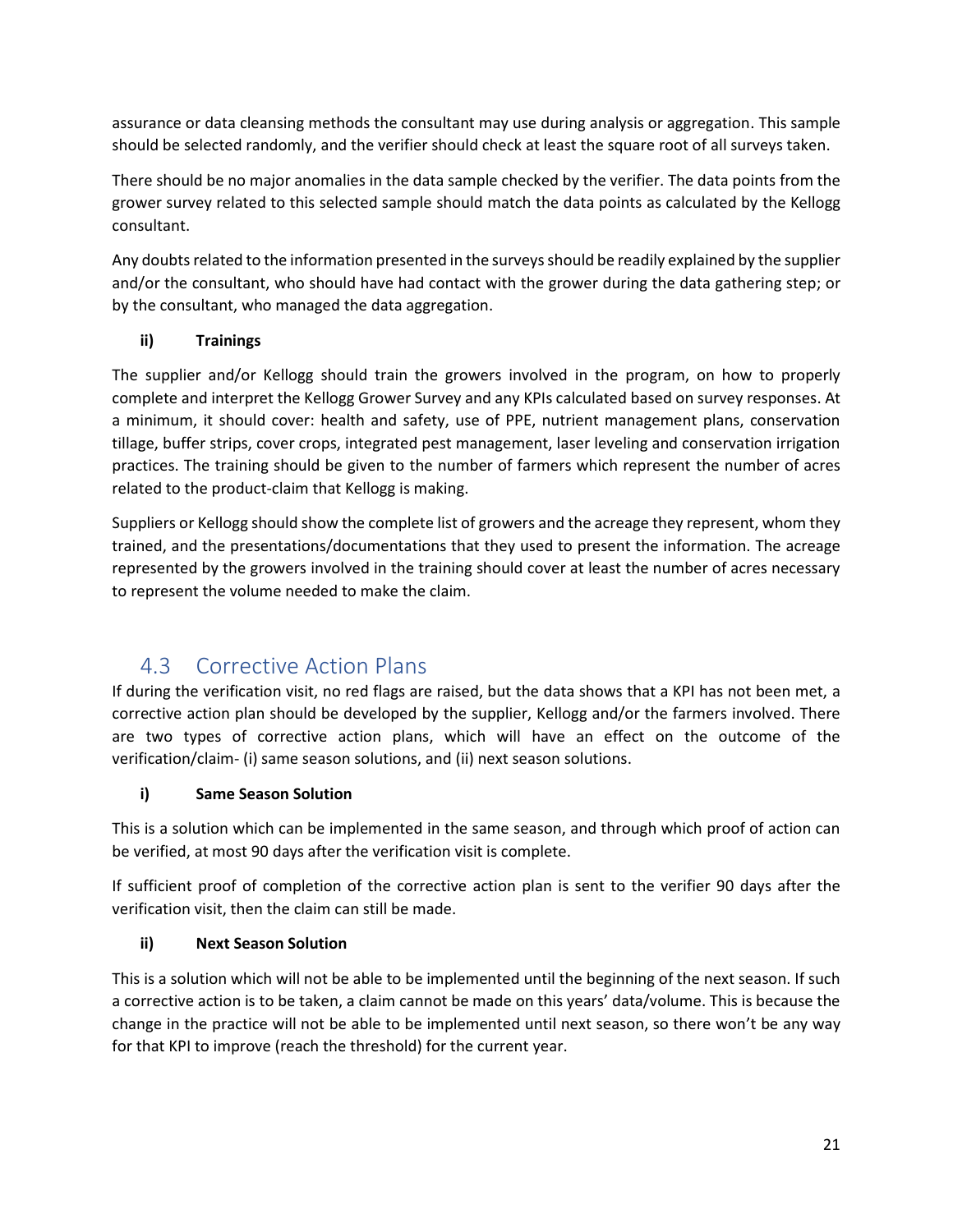The corrective actions that suppliers and Kellogg should take, related to these practices, should encourage growers to meet these thresholds and implement the practices on their fields. They can do this via trainings, test plots, farmer to farmer learnings, etc.

In this case, the supplier will need to reassess a new sample of growers for the next year, and the KPIs should be met, if the changes on the ground have been implemented.

The verifier should decide which type of corrective action plan should be taken (same season or next season), and where necessary, ensure that the number of farmers involved in the action plan are representative of the minimum number of acres needed to reach the KPI. Specific examples of how to close the different types of gaps are listed in the chart below.

| <b>Criteria</b>                                                    | <b>Corrective Action</b>                                                                                               | <b>Evidence for closing gap</b>                                                                                                                                                                                          |
|--------------------------------------------------------------------|------------------------------------------------------------------------------------------------------------------------|--------------------------------------------------------------------------------------------------------------------------------------------------------------------------------------------------------------------------|
| Supplier CDP Supply Chain                                          | Kellogg: Kellogg should request all<br>suppliers' CDP submissions<br>Supplier: Supplier should send                    | Proof of submission                                                                                                                                                                                                      |
|                                                                    | their submissions to CDP                                                                                               |                                                                                                                                                                                                                          |
| 100%<br>of<br>being<br>acres<br>are<br>measured                    | Verification cannot continue until<br>all acres are accounted for                                                      |                                                                                                                                                                                                                          |
| >60% conservation tillage                                          | Work with<br>the<br>growers<br>to<br>understand<br>and<br>implement<br>conservation tillage methods on<br>their fields | of<br>Proof<br>implementation<br>(pictures, video conference, in<br>field visit, etc)                                                                                                                                    |
| >40%<br>and/or<br>cover<br>crops<br>continuous cover               | Work with<br>the growers<br>to<br>understand and implement cover<br>crops and/or continuous cover on<br>their fields   | implementation<br>Proof<br>of<br>(pictures, video conference, in<br>field visit, etc)                                                                                                                                    |
| >20% buffer strips                                                 | Work<br>with<br>the<br>growers<br>to<br>understand<br>implement<br>and<br>buffer strips on their fields                | of<br>Proof<br>implementation<br>(pictures, video conference, in<br>field visit, etc)                                                                                                                                    |
| 100%<br>integrated<br>pest<br>management plan                      | Work with the growers to create<br>an integrated pest management<br>plan<br>New growers have 1 year to                 | Proof of<br>new<br>plan<br>and<br>implementation of it                                                                                                                                                                   |
|                                                                    | implement/comply                                                                                                       |                                                                                                                                                                                                                          |
| >40%<br>nutrient<br>management<br>plan in place                    | Work with the growers to create<br>a nutrient management plan                                                          | Proof<br>of<br>plan<br>new<br>and<br>implementation of it.<br>The<br>minimum<br>requirement<br>is<br>proof that the farmer<br>is.<br>monitoring<br>fertilizer<br>application<br>and conducting<br>regular soil analysis. |
| >50% conservation irrigation<br>practices (drip, channel, rainfed) | Work with growers to understand<br>implement<br>and<br>conservation<br>irrigation practices on their fields            | Proof<br>of<br>implementation<br>(pictures, video conference, in<br>field visit, etc)                                                                                                                                    |

Illustration of corrective actions and corresponding evidence, per criteria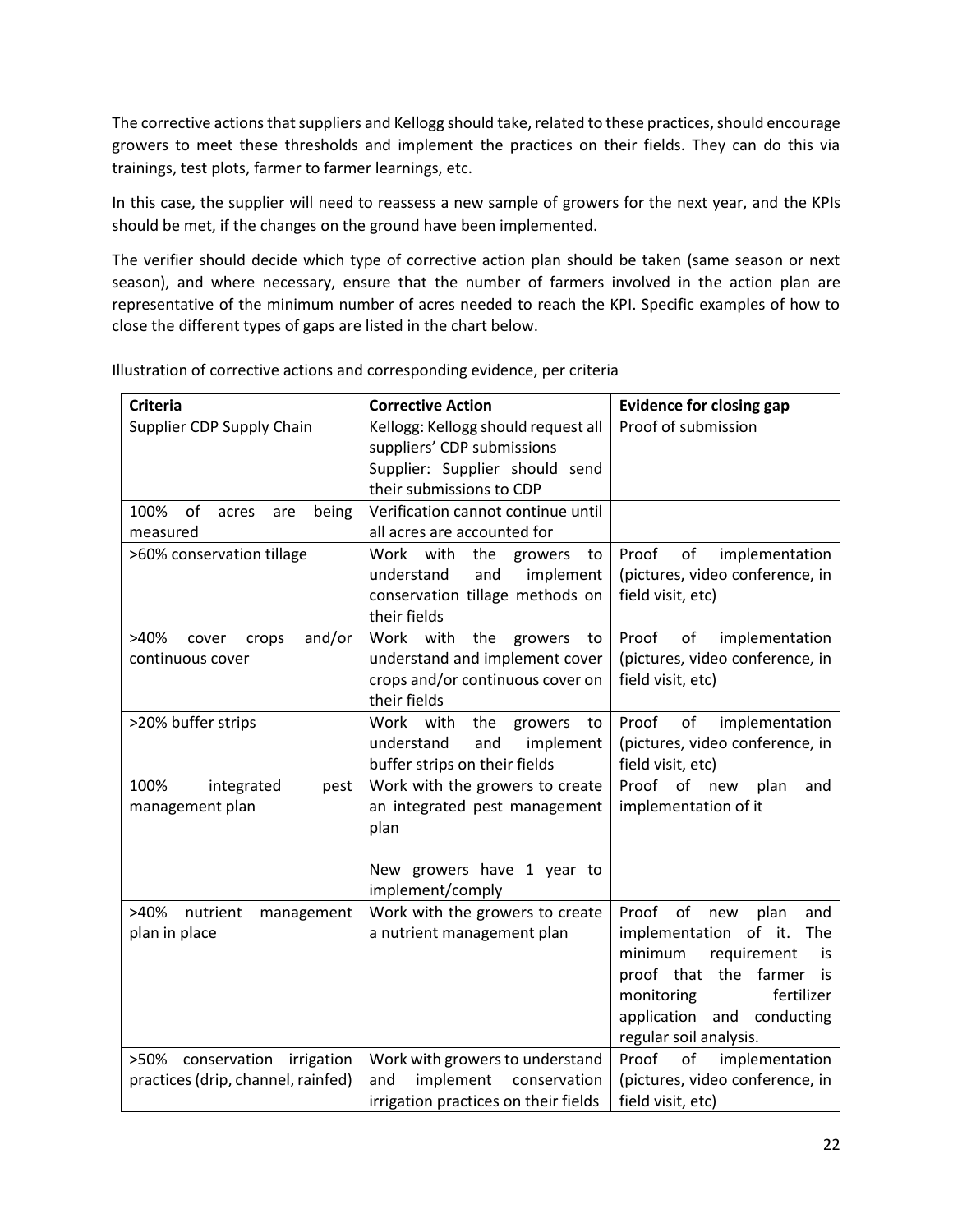| >20% laser leveling                  | Work with growers to understand                  | of<br>implementation<br>Proof           |
|--------------------------------------|--------------------------------------------------|-----------------------------------------|
|                                      | and implement laser leveling on                  | (pictures, video conference, in         |
|                                      | their fields                                     | field visit, etc)                       |
| 100% no deforestation                | No sourcing from that farmer for                 |                                         |
|                                      | this project.                                    |                                         |
| <b>Environmental Risk Assessment</b> | Conduct<br>risk<br>assessment,<br>$\overline{a}$ | The risk assessment                     |
|                                      | covering the topics outlined in                  | $\ddot{}$                               |
|                                      | document above                                   | If a red flag/risk is found, then       |
|                                      |                                                  | no claim can be made                    |
| Social accountability audit          | Conduct a social accountability                  | Show valid certificate of social        |
|                                      | audit                                            | accountability program                  |
| 100% are trained in health and       | Conduct a training about health                  | Proof of training                       |
| safety                               | and safety                                       | <b>Training materials</b>               |
|                                      |                                                  | of<br>List<br>participants<br>$\ddot{}$ |
|                                      | New growers have 1 year to                       | associated number of acres              |
|                                      | implement/comply                                 |                                         |
| 100% indicating use of Personal      | Conduct a training about using                   | Proof of training                       |
| Protective Equipment                 | personal protective equipment                    | <b>Training materials</b>               |
|                                      |                                                  | of<br>participants<br>List<br>$\ddot{}$ |
|                                      |                                                  | associated number of acres              |
| Supplier Code of Conduct signed      | Provide all suppliers with the                   | Proof of signatures                     |
|                                      | Code of Conduct and ask them to                  |                                         |
|                                      | sign it                                          |                                         |
| Supplier Risk Assessment             | Supplier fills out the supplier risk             | Supplier Risk Assessment filled         |
|                                      | assessment.                                      | out                                     |
|                                      | A verification cannot begin until a              |                                         |
|                                      | supplier risk assessment is filled               |                                         |
|                                      | out                                              |                                         |

### <span id="page-22-0"></span>4.4 Reporting

The verifier reports gaps identified during the verification process in a closing meeting which is held directly after the verification. In this meeting, the verifier should clearly explain the details of the findings and timing set for solving the identified issues. The verifier should also explain if necessary additional evidence could/should be provided by Kellogg or the supplier to close any identified gaps.

Re-evaluation of the identified gaps after the set mitigation period is deemed necessary to close any open issues. A template of the report can be found in Annex III. There should be one report per supplier, and one final, group report once all suppliers have been visited.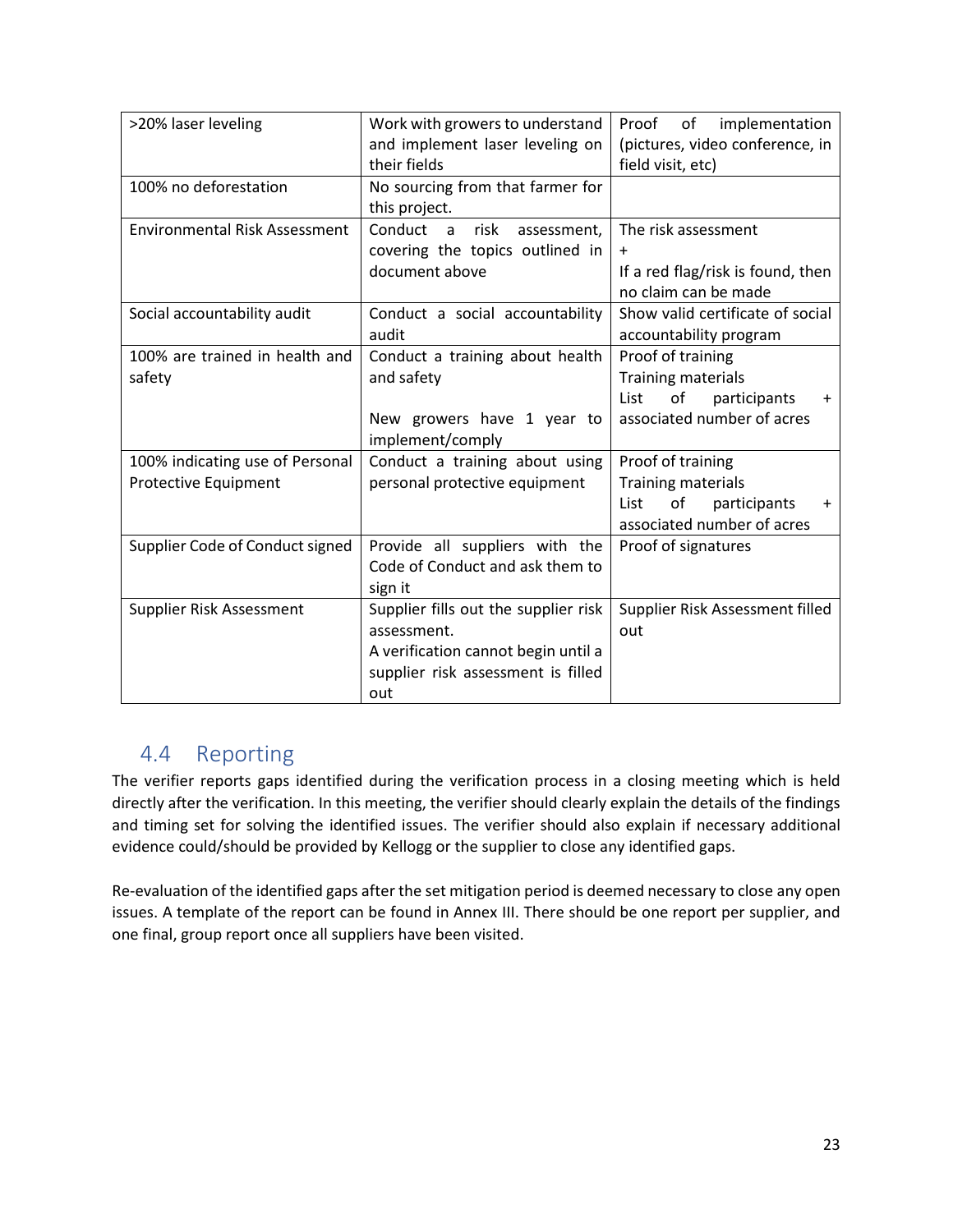## <span id="page-23-0"></span>5. Verification Map

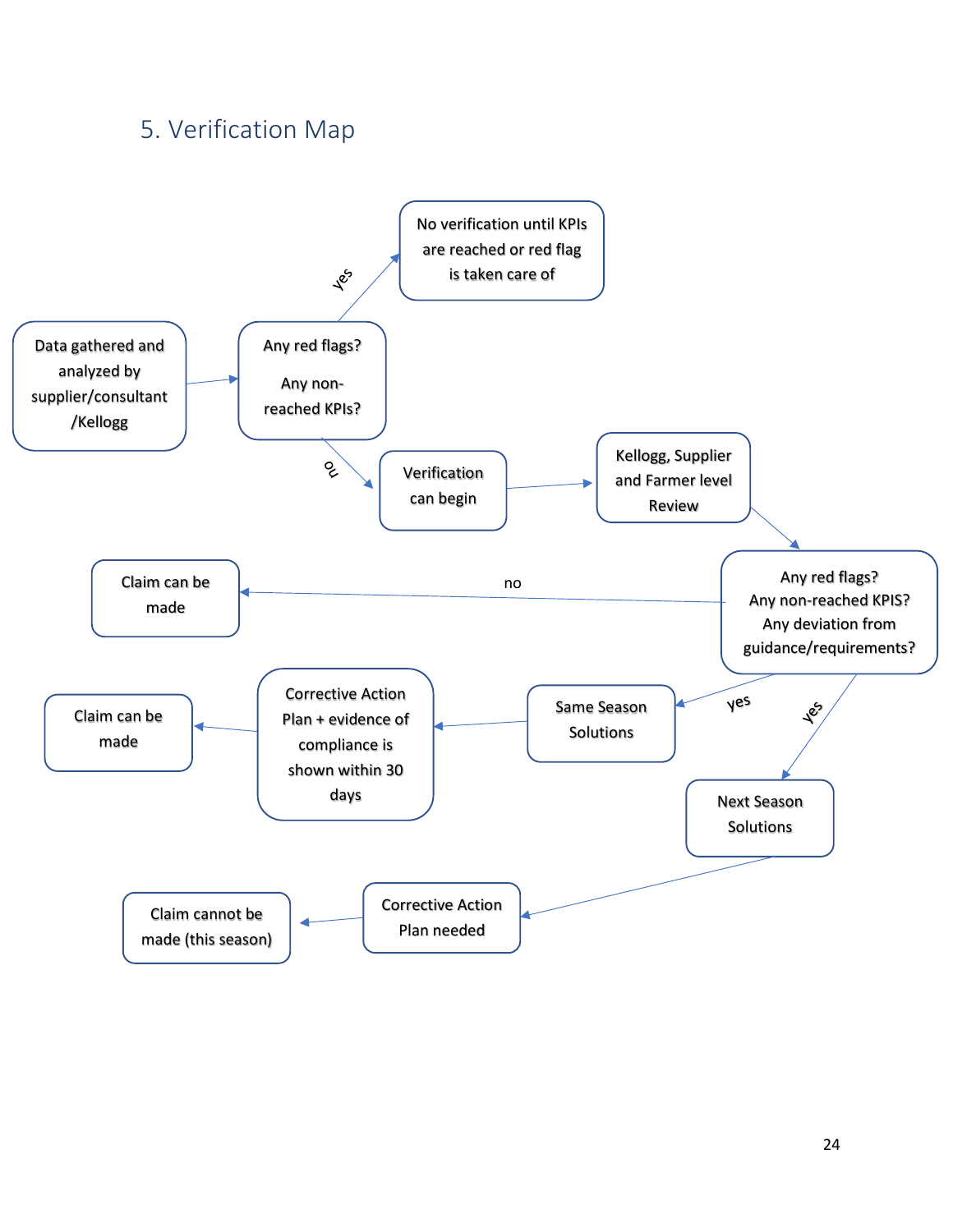## <span id="page-24-0"></span>6. Responsible Sourcing Claim

The claim should be transparent in terms of what is being measured. Kellogg should make clear to the public that the claim relies on self-reported data from growers. This means that Kellogg and the verification party rely on the willingness and ability of the growers to input accurate information and answers into the Grower Survey. The claim can be made if the compliance levels are reached at the thresholds indicated by the criteria.

An example of the on-pack claim logo can be found in Annex IV.

No claim can be made if…

- 1) …any high risks are found during the Kellogg risk assessment. This is a red flag, and the volume associated to that ingredient/product will not be verifiable.
- 2) …any of the requirements are not met to their necessary thresholds, by the farmers, the suppliers or Kellogg, as outlined in the criteria.
- 3) …any non-met requirements found during the third-party verification, were not closed prior to the 90 day corrective action period. …there are next season solutions that need to be implemented, and which affect the standing of the KPIs for this season/year/data set.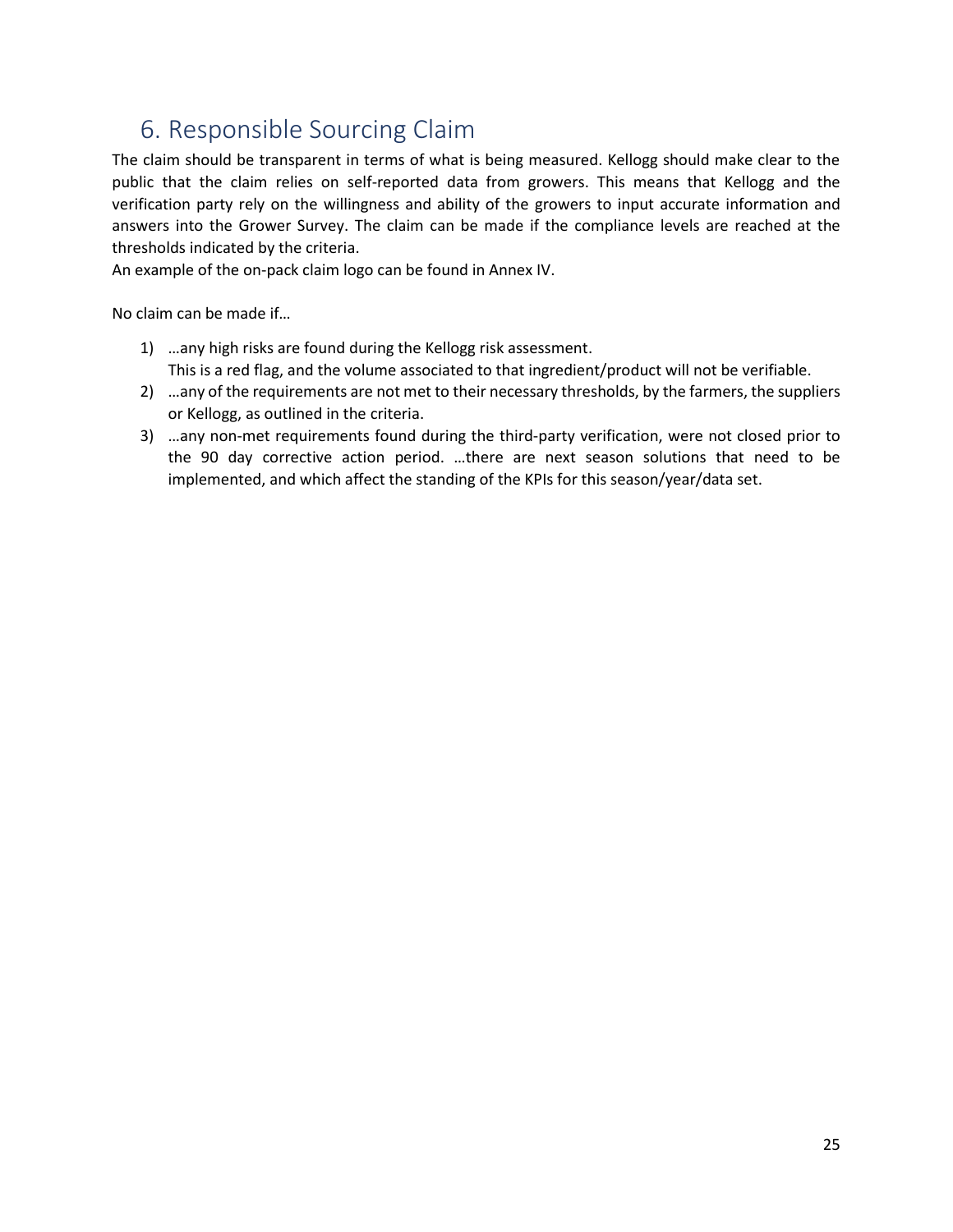## <span id="page-25-0"></span>Annex I: Volume tracking templates

Templates for suppliers and Kellogg to keep track of volumes and acres/ha covered by the survey sample.

Kellogg keeps track of growers + acres cultivated (reported through KGS):

| <b>Grower Name</b> | <b>Acres Cultivated</b> |
|--------------------|-------------------------|
| John Smith         | 200 acres               |
|                    |                         |
|                    |                         |

Supplier keeps track of growers + volumes supplied:

| <b>Grower Name</b> | <b>Volume supplied</b> |
|--------------------|------------------------|
| John Smith         | 2,000 tons             |
|                    |                        |
|                    |                        |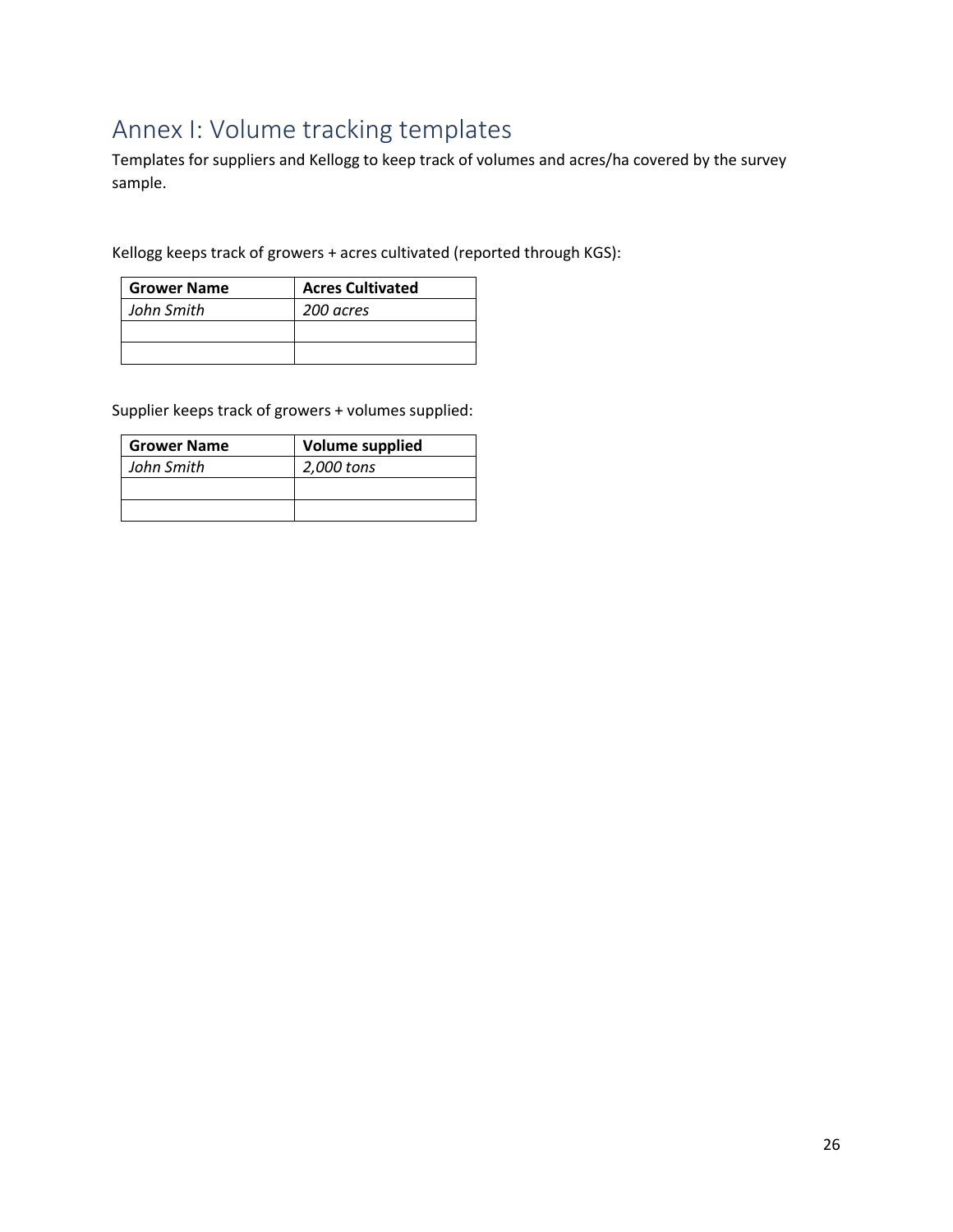## <span id="page-26-0"></span>Annex II: Verification Body and Assessor Requirements

The verifier will be required to access records, conduct on-site audits and to issue, suspend or cancel verification.

#### Verification body

The verification body and its employees (the assessor) must have proven experience in assessing sustainability standards in the agricultural and food supply sector.

#### Assessor

The assessor will need the following qualifications to be able to perform the assessment:

- $\checkmark$  Relevant agricultural knowledge for the specific region and/or crops in scope
- $\checkmark$  at least Bachelor level and/or an equivalent level of experience
- $\checkmark$  good understanding of the local culture and language
- ✓ Minimum 15 days of assessment experience
- $\checkmark$  At least two years of working experience in agriculture
- $\checkmark$  Knowledge of conservation practices, including crop production, soil management, plant protection, fertilizer, irrigation technologies and energy systems on farm, as either part of a formal qualification or through successful completion of a formal course
- $\checkmark$  Training on Kellogg Responsible sourcing procedures

#### **Independence, impartiality, confidentiality, and integrity**

All employees must operate to high levels of professional integrity, be free from commercial, financial or other pressures, which might affect their judgment and are expressly forbidden from promoting any goods or services during evaluation activities.

Information relating to the farmer, supplier or Kellogg including details of products and processes, evaluation reports and associated documentation will be treated as confidential (unless otherwise required by law). No information is released to third parties without the prior consent of the applicant.

Employees or subcontractors of the verification body involved in the Kellogg Responsible Sourcing program are not permitted to carry out any activities which may affect their independence or impartiality, and specifically shall not carry out consultancy or training activities for the suppliers on whom they perform assessments. Training is not considered consultancy, provided that, where the course relates to management systems or assessing, it is confined to the provision of generic information that is freely available in the public domain; i.e. the trainer cannot provide company-specific solutions. Assessors must strictly observe the suppliers' and the verification body's procedures to maintain the confidentiality of information and records.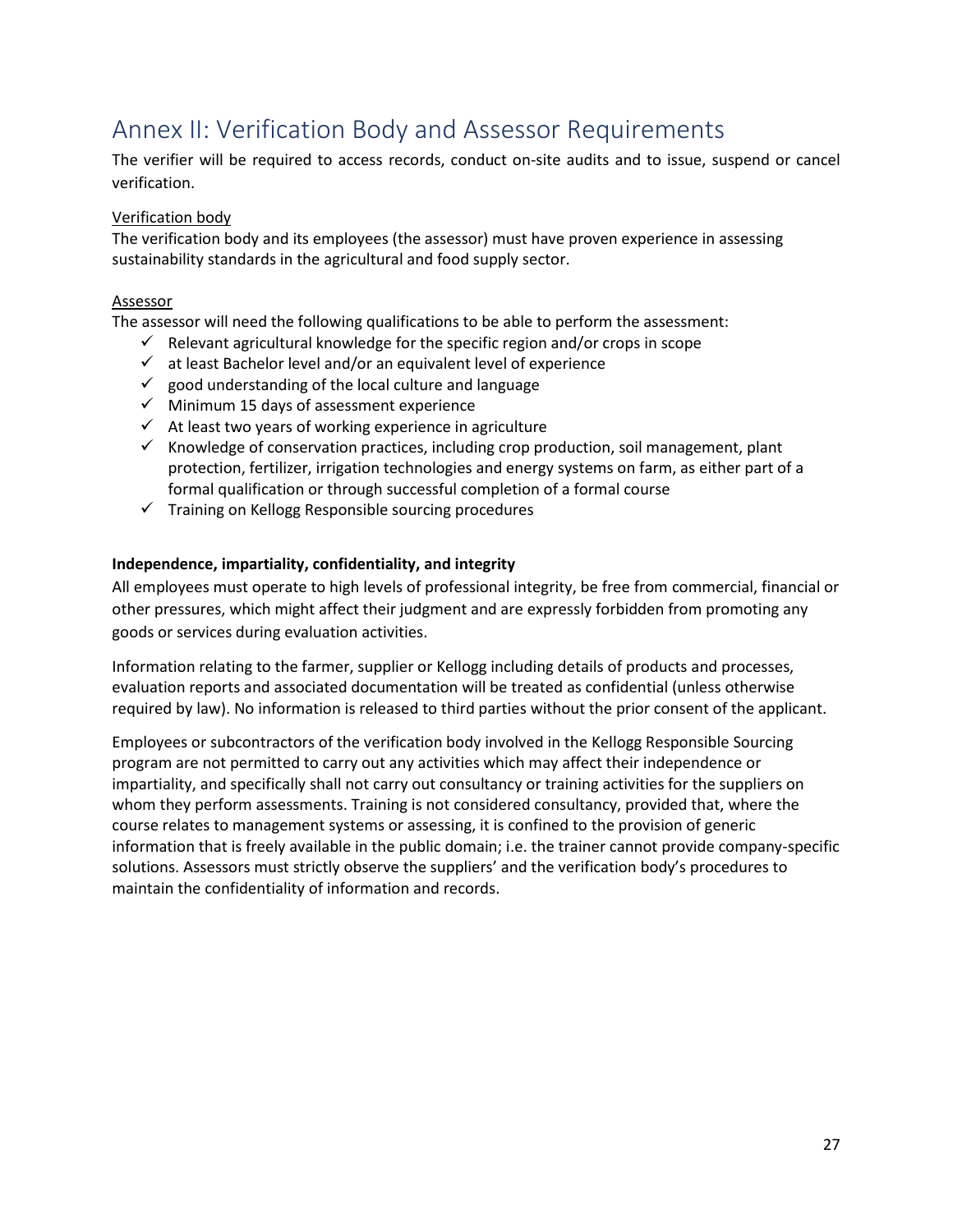## <span id="page-27-0"></span>Annex III: Reporting Template

Each supplier will have their own report, after the verification is completed – please see the document titled "Interpretation Criteria."

There will also be one final group report, where the auditor should record findings identified per level: Kellogg level (green), Supplier level (orange), Grower level (blue). The Responsible Sourcing Criteria are grouped in three categories: Environmental (E), Social (S) and Governance (G). In each case that a criterion is not met, the auditee should define a corrective action, for which the auditor sets the timeline for closure (in case more than 90 days, claim can only be made a year later). There should be one individual supplier report for each supplier visited. After the completion of the supplier visits, the auditor will need to complete a final claim report, combining results from all visits into one template.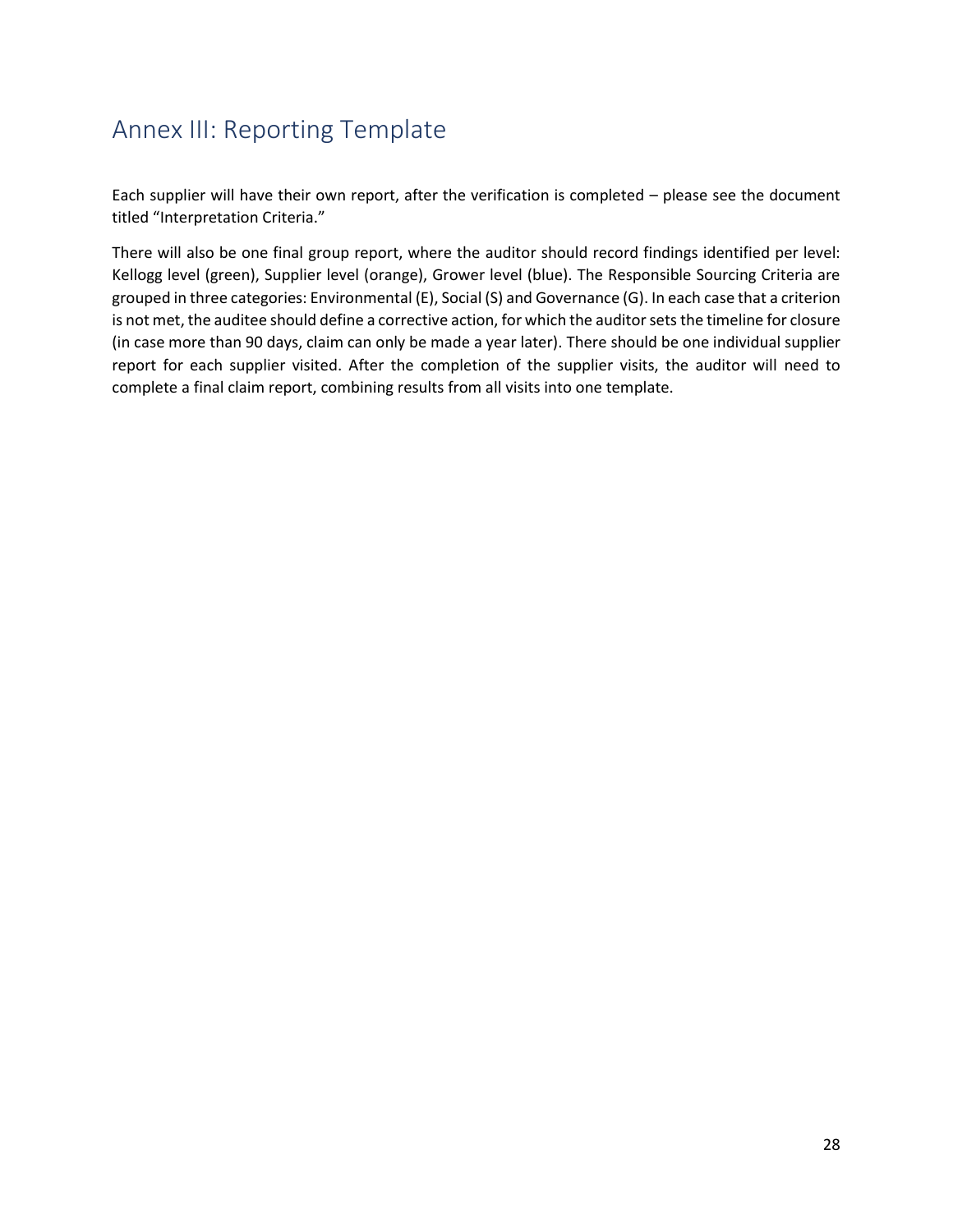## **Final Claim Report - TEMPLATE SCOPE OF VISIT Final product on which claim is to be made:** *Frosted Flakes, Europe Q3 2017* **Raw material:** *Corn grits – derivative of corn* **Amount of raw material used for final product:** *2,000 tons of corn* **Kellogg Regional Office:** *Kellogg USA* **Number of growers surveyed:**  $\begin{array}{c} |50| & 50 \end{array}$  Number of surveys checked: 7 **FINDINGS Kellogg Level Criteria Not Met Corrective Action Plan (Indicate Same Season or Next Season)** *- -* **Supplier Level Criteria Not Met Corrective Action Plan (Indicate Same Season or Next Season)** *Corn Corp. - - Best Corn Inc. - Corn Suppliers United -* **Farmer Level Criteria Not Met Corrective Action Plan -** *- -*

#### **FINAL RESULTS**

*The claim related to responsible sourcing for the Kellogg's Frosted Flakes that are on the European market for Q3 2017, can/cannot be verifiable as Responsibly Sourced.* 

*Non-Conformities*

*[Please list these here, along with the corrective action plans and whether they will or will not take effect in a timely enough fashion that a new verification visit will need to be conducted to ensure that the actions plans were implemented and that the KPIs were reached.]*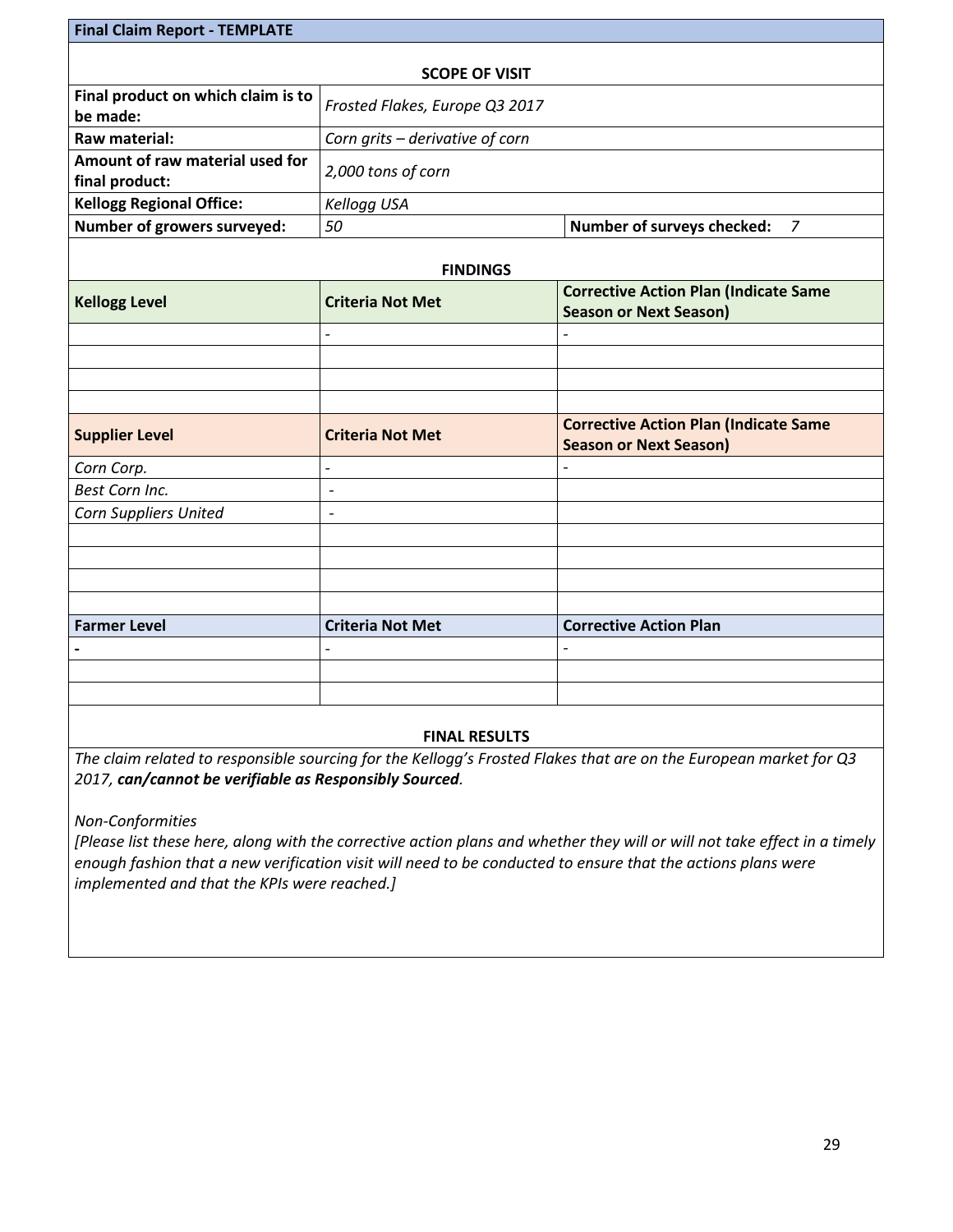## <span id="page-29-0"></span>Annex IV: On-pack claim

[[Amy, can you include a copy of the logo/picture you plan to use for the on-pack claim?]]